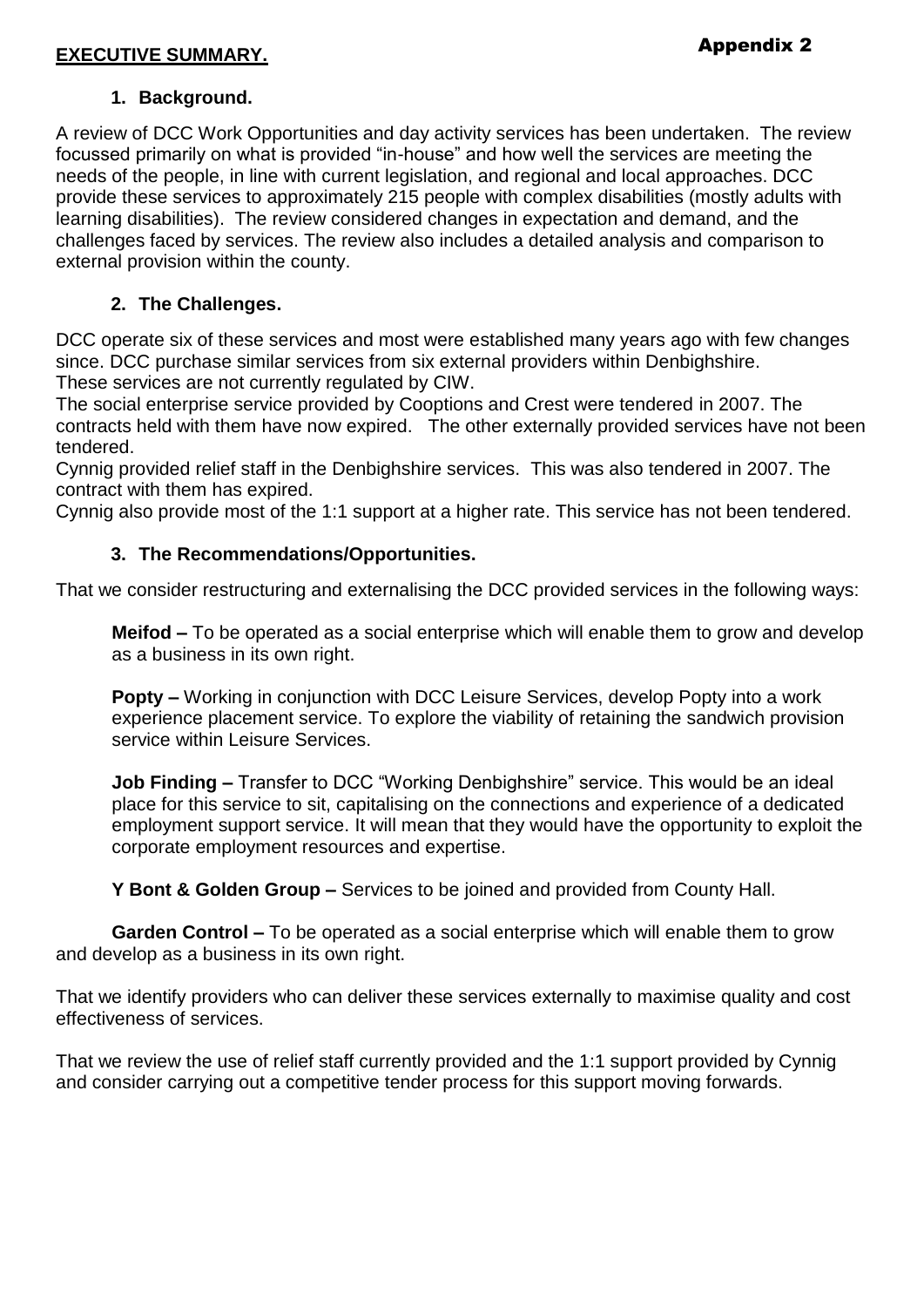| 1.                       | <b>INDEX</b><br>Background, including statutory duties and approach, and reasons for                                                                                              | Page<br>3                                                          |
|--------------------------|-----------------------------------------------------------------------------------------------------------------------------------------------------------------------------------|--------------------------------------------------------------------|
| 1.1<br>1.2<br>1.3<br>1.4 | reviewing<br>National legislation<br><b>Regional Vision</b><br>Local Approach<br>Purpose of the review                                                                            | $\ensuremath{\mathsf{3}}$<br>3<br>$\overline{4}$<br>$\overline{4}$ |
| 2.                       | <b>Current provision</b>                                                                                                                                                          | 4                                                                  |
| 2.1                      | Overview                                                                                                                                                                          | 4                                                                  |
| 2.2                      | Contracted out services                                                                                                                                                           | 4                                                                  |
| 2.3                      | In-house services                                                                                                                                                                 | 5                                                                  |
| 2.4                      | Unit costs                                                                                                                                                                        | $\,6\,$                                                            |
| 2.5                      | Examples of provision in other areas                                                                                                                                              | $\overline{7}$                                                     |
| 3.                       | <b>Detailed analysis</b>                                                                                                                                                          | 8                                                                  |
| 3.1                      | Meifod                                                                                                                                                                            | 8                                                                  |
| 3.2                      | Popty                                                                                                                                                                             | 9                                                                  |
| 3.3                      | Y Bont (Taskforce)                                                                                                                                                                | 10                                                                 |
| 3.4                      | <b>Garden Control</b>                                                                                                                                                             | 10                                                                 |
| 3.5                      | Job-finding                                                                                                                                                                       | 11                                                                 |
| 3.6                      | Golden Group                                                                                                                                                                      | 13                                                                 |
| 4.<br>4.1<br>4.2<br>4.3  | Summary of demand and trends in activity<br>Referral patterns<br>Trends in activity (number of people supported and number of sessions they<br>attend)<br>What does this tell us? | 13<br>13<br>14<br>14                                               |
| 5.                       | <b>Stakeholder views on the services</b>                                                                                                                                          | 15                                                                 |
| 5.1                      | Citizen / Service User views                                                                                                                                                      | 15                                                                 |
| 5.2                      | <b>Carer Views</b>                                                                                                                                                                | 16                                                                 |
| 5.3                      | Provider (staff) views                                                                                                                                                            | 16                                                                 |
| 5.4                      | Referrer views                                                                                                                                                                    | 16                                                                 |
| 5.5                      | <b>Commissioner views</b>                                                                                                                                                         | 17                                                                 |
| 6.                       | <b>Conclusions and options</b>                                                                                                                                                    | 17                                                                 |
| 6.1                      | What are we pleased about?                                                                                                                                                        | 17                                                                 |
| 6.2                      | What are we concerned about?                                                                                                                                                      | 17                                                                 |
| 6.3                      | Where do we want to be?                                                                                                                                                           | 18                                                                 |
| 6.4                      | Options for the future                                                                                                                                                            | 19                                                                 |
| 6.4.1                    | Context and assumptions                                                                                                                                                           | 19                                                                 |
| 6.4.2                    | Meifod                                                                                                                                                                            | 20                                                                 |
| 6.4.3                    | Popty                                                                                                                                                                             | 20                                                                 |
| 6.4.4                    | Y Bont (Taskforce)                                                                                                                                                                | 21                                                                 |
| 6.4.5                    | <b>Golden Group</b>                                                                                                                                                               | 21                                                                 |
| 6.4.6                    | <b>Garden Control</b>                                                                                                                                                             | 21                                                                 |
| 6.4.7                    | Job-finding                                                                                                                                                                       | 21                                                                 |
| 6.4.8                    | General                                                                                                                                                                           | 22                                                                 |
| 7.                       | Appendices - see appendices document (on request)                                                                                                                                 | 22                                                                 |

**Key:**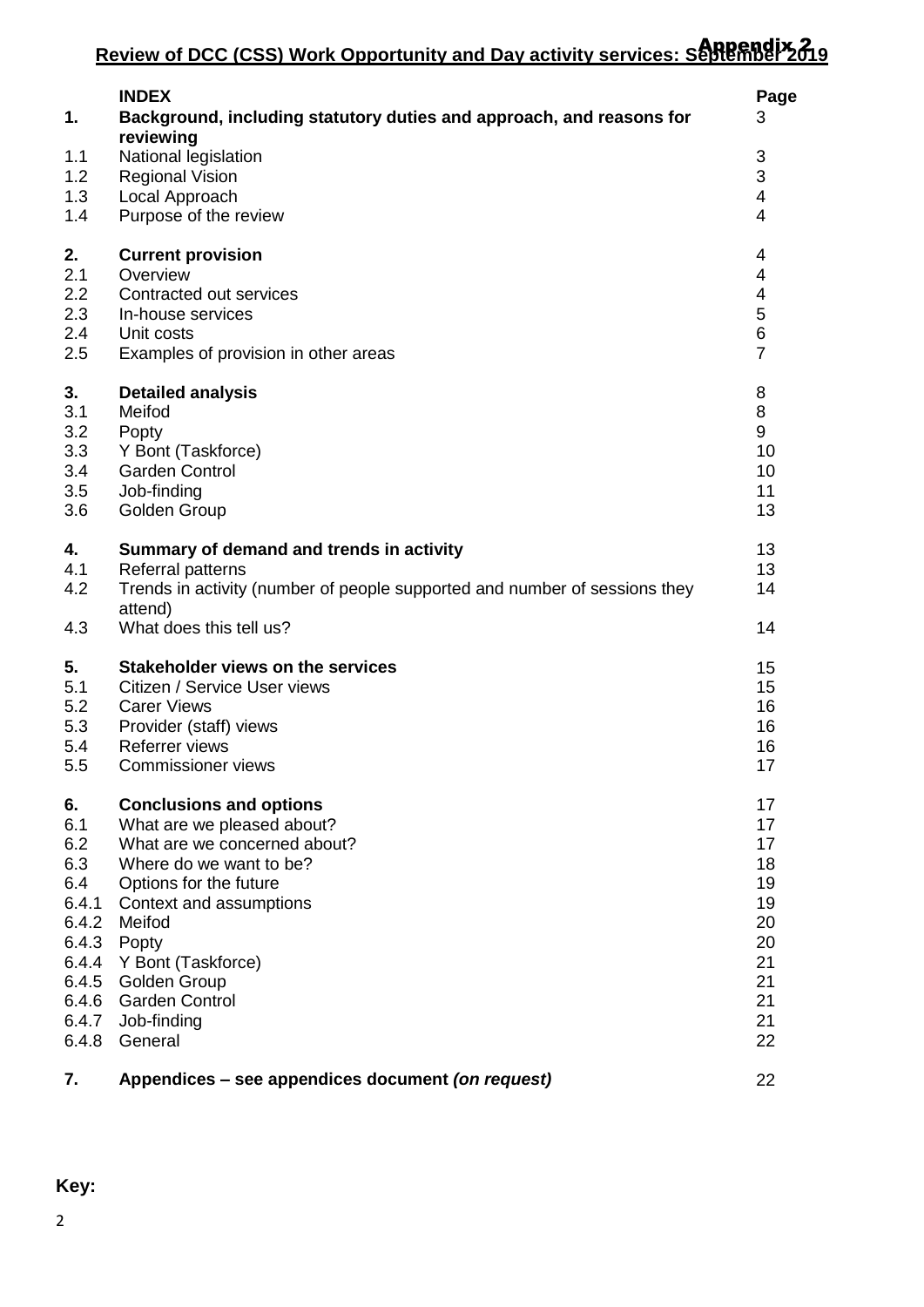DCC - Denbighshire County Council CSS - Community Support Services WODAS - Work Opportunity and Day Activity services, In-house services - services run and managed by Denbighshire County Council SSWB Act - Social Services and Well-being Act

## **1. Background (why do we provide and arrange work opportunities and day activities?)**

1.1 *The national picture***:** Nationally, the Welsh Government sets out the legal duties and makes recommendations for Local Authorities. In relation to support for adults with learning disabilities, the relevant legal duties and recommendations include:

- The Social Services and Well-being (Wales) Act 2014: The Act aims to improve the well-being of people who need care and support, and carers who need support. The Act has changed the way people's needs are assessed and the way services are delivered – people have more of a say in the care and support they receive, and the law also promotes a range of help available within the community to reduce the need for formal, planned support.
- The Learning Disability Improving Lives Programme**:** The Welsh Government Improving Lives programme has developed recommendations in the areas of early years, housing, social care, health and well-being and education, employment and skills for people with learning disabilities.
- The Well-being of Future Generations (Wales) Act 2015: The Well-being of Future Generations (Wales) Act 2015 requires us to think about the long-term impact of our decisions, work better with people, communities and each other and to prevent persistent problems such as poverty, health inequalities and climate change.
- Equality and human rights: The Equality Act 2010 introduced a public sector equality duty which requires all pubic bodies including the council to tackle discrimination, advance equality of opportunity and promote good relations. The Human Rights Act 1998 sets out the basic rights we all have because we are human. They help protect people by giving public services, including health and social care services, a legal duty to treat people with fairness, equality, dignity, respect and autonomy
- The Additional Learning Needs and Education Tribunal (Wales) Act 2018: The Act will introduce a series of changes focused on the additional learning needs of children and young adults (up to the age of 25 years) across Wales.
- Healthier Wales: A long term plan for health and social care. This provides a blueprint to build and strengthen services for people with a learning disability and their families and carers, ensuring the seamless delivery of services focused around the needs of the individual and encouraging good practice to be shared consistently across Wales.

These all influence and shape the way in which we provide or arrange support and services for adults with learning disabilities both now and in the future.

1.2 *The regional picture:* The Social Services and Well-being (Wales) Act 2014 includes a legal duty for Regional Partnership Boards to prioritise the integration of services in relation to people with learning disabilities. Regionally, the North Wales Social Care & Well-being Improvement Collaborative have co-produced a North Wales Learning Disability Strategy, which sets out a vision for North Wales with a focus on how health and social care services can work better together. This includes looking at support to enable people to have something meaningful to do, to maintain and develop friendships and relationships, to be safe and healthy and to have the right support. The North Wales Transformation Project will help to drive forward this vision.

1.3 *The local picture***:** Locally, Denbighshire CSS has responded to the national legislation and recommendations by developing an assets based approach to assessing and supporting people with learning disabilities. We are now much more focused on finding out about what matters to people, what people can do, rather than what they can't, and on support that will have an impact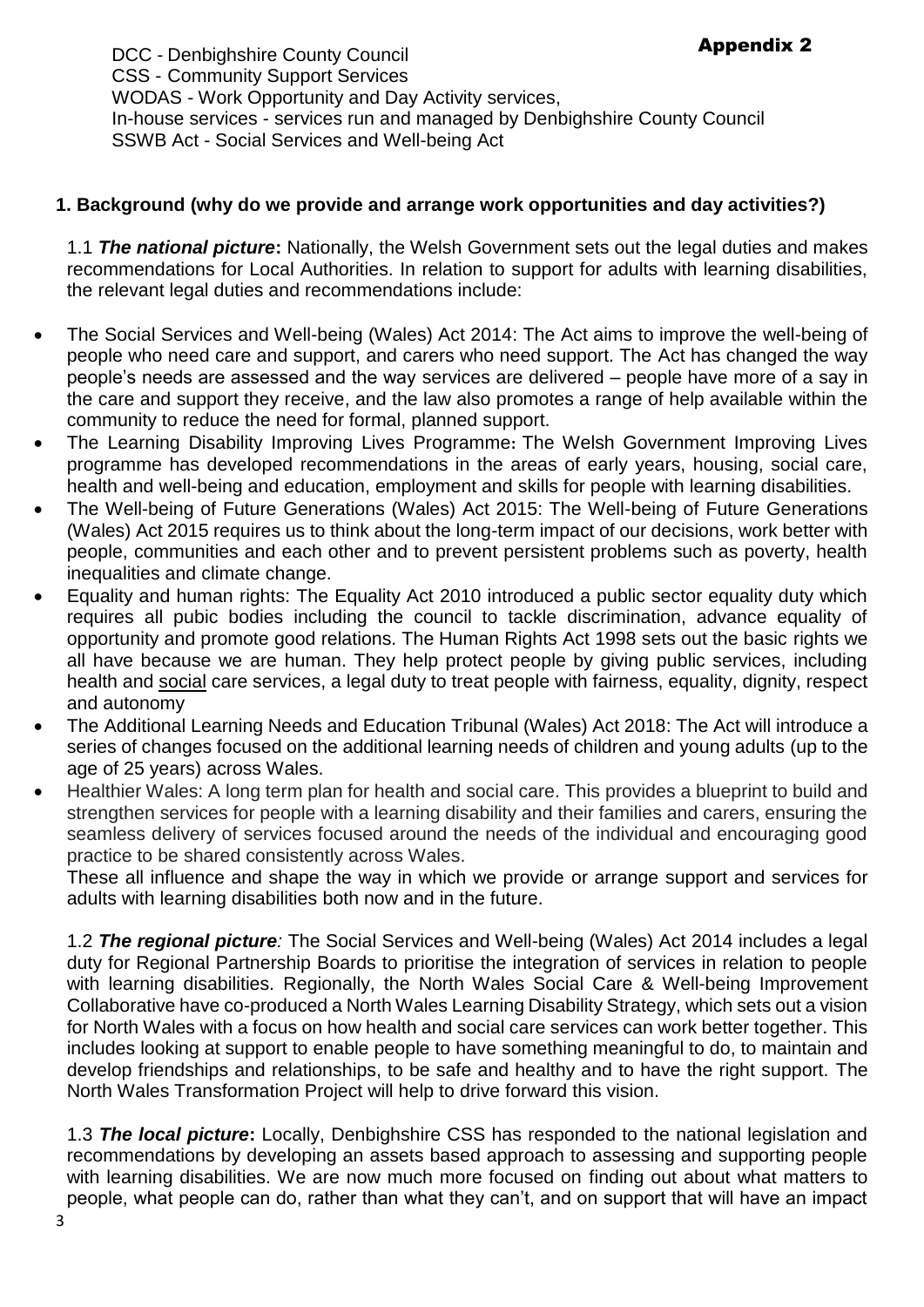and help them to achieve positive outcomes. It is important that WODAS reflect this approach, and that the services we provide support people to develop, to learn new skills and to progress, and to be valued integral citizens in their local communities.

1.4 *Purpose of the review*: This review focus primarily on what is being provided 'in-house' and how well the services are meeting the needs of the people being supported, in line with current legislation and regional and local approaches. It will also consider changes in expectations and demand, and the challenges faced by services. Where appropriate, it will also make recommendations for change. It will include an analysis of, reference to, and comparison with external provision.

## **2. Summary of current provision (what are we providing?)**

2.1 *overview:* There are circa 450 adults with learning disabilities currently supported by Denbighshire CSS. Not all of these individuals will need (or want) formal services to support them during the day – less than half of the individuals supported by Denbighshire CSS receive a formal work opportunity or day service. The establishment of an assets based approach (and the implementation of the 'resource wheel', the 'what matters' conversations and 'peer forums') across Denbighshire has resulted in an increasing proportion of people with learning disabilities accessing community based activities that are not provided or funded by Denbighshire Community Support Services – see 4.1 below.

Within Denbighshire, there is a mix of both in-house and contracted out work opportunities and day activity services (WODAS), providing day time support and activities for approximately 215 people with complex disabilities (mostly adults with learning disabilities). Most of these services are long established and were set up circa 20 years ago with the aim of providing work based experiences for small to medium sized groups of individuals – to enable them to learn new skills, and to develop friendships.

2.2 *Contracted out services:* The contracted out services are mainly located in the north of the county. The largest independent provider is Cooptions. They support 73 people in a number of business and leisure based settings. These include

- The harbour hub café (Rhyl)
- The bike hub (Rhyl)
- Derwen Cornel farm (Rhuallt)
- Resources re-cycling (Rhyl)
- Mosaic personalised gifts (Prestatyn)

Cooptions also provide leisure activities from a base in Rhyl – these are mainly aimed at individuals who might struggle in a work based setting. In addition, they offer a supported employment service and more recently have established a registered domiciliary care agency.

Cooptions is a collection of social enterprises. The Social Services and Well-being Wales Act places a duty on Local Authorities to promote how social enterprises, co-operative organisations, cooperative arrangements and third sector organisations provide care, support and preventative services in their area. Running independent social enterprises that sell goods and services to the public not only provides work based experiences for people but also reduces the net cost of providing support. As a collection of social enterprises, Cooptions are able to apply for external funding. Over the years their enterprises have changed and adapted – to reflect changing consumer demands. They are also founded on social aims and have a clear mission around creating businesses and locating employment and training opportunities that include people with learning disabilities. As such, they are seen as a valuable addition to the local provider market.

Other independent providers include: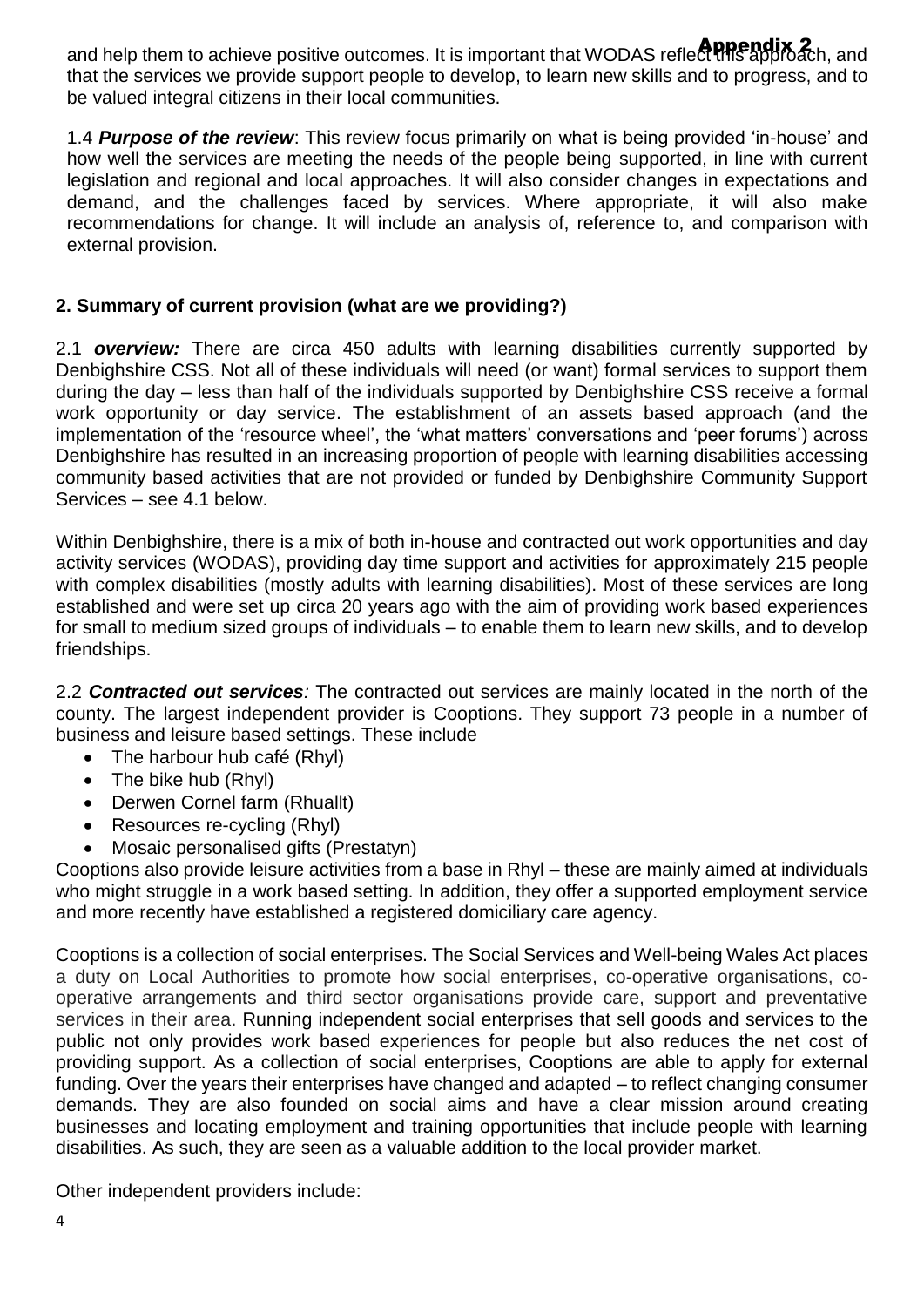# Appendix 2

- Glyndwr Centre (Highbury) in Prestatyn supporting 38 people with community based activities
- Crest (Social Enterprise) in Conwy county who support 3 individuals in work based settings (social enterprise)
- Woodland Skills (Social Enterprise) in Bodfari providing wood based activities to 6-8 people (social enterprise)
- Cynnig in Denbigh who support individuals mainly in DCC work and day opportunity settings
- Clock-tower in Flintshire who support 2 individuals with community based activities
- Hi-Jinx Theatre (Prestatyn) who provide performance training to actors with learning disabilities from across North Wales

Having a number of external providers means that there is a good range of activities for people across the county and also means that the Local Authority is not completely reliant on just one provider. Each of these has different contractual arrangements however, some of which have not been reviewed since the introduction of the SSWB Act and the development of new approaches. The findings from this review will help to inform next steps with external provision.

It is important to note that some of these external providers are social enterprises, with a proportion of their income generated by running enterprises. This helps to keep the net cost of their services relatively low.

2.3 *In-house services:* Denbighshire CSS also provides 'in-house' services – these are services which are largely run and managed by DCC staff. In the mid and south of the county there are 3 inhouse settings

- Meifod (supporting 31 people with woodwork based activities)
- Popty (supporting 12 people with catering activities)
- Y Bont / Taskforce (previously a printing and photocopying service, but now more focused on general skill development, supporting 24 people)
- $\bullet$

Other DCC managed services include

- Garden Control (a gardening service in the north of the county, which provides work opportunities for 8 people).
- The county wide 'Job-finding' service (which supports 48 people across Denbighshire to find and sustain work experience).
- The Golden Group (providing gentle leisure based activities for up to 11 people)

Although all are managed by DCC, support staff in Garden Control and Golden Group are provided via an agency, Cynnig. In the other settings there is a mix of DCC and Cynnig staff.

Notes:

- Most individuals attend different settings on different days so there is overlap in the numbers detailed above - the total number of in-house 'service users' is actually around 100.
- The number of individuals accessing each of these services can vary from week to week.
- Referrals tend to come from Denbighshire Complex Disability Team (CDT). Those individuals who have a Support Budget have often been signposted to the in-house services via the CDT

2.4 *Costs:* The estimated cost of providing or procuring services varies from setting to setting. External provision is generally procured at an all-inclusive hourly or daily rate so costs (ie. The unit cost in terms of hourly rates per person) are easy to see. The all-inclusive unit cost of running and managing a service 'in-house' is more difficult to ascertain.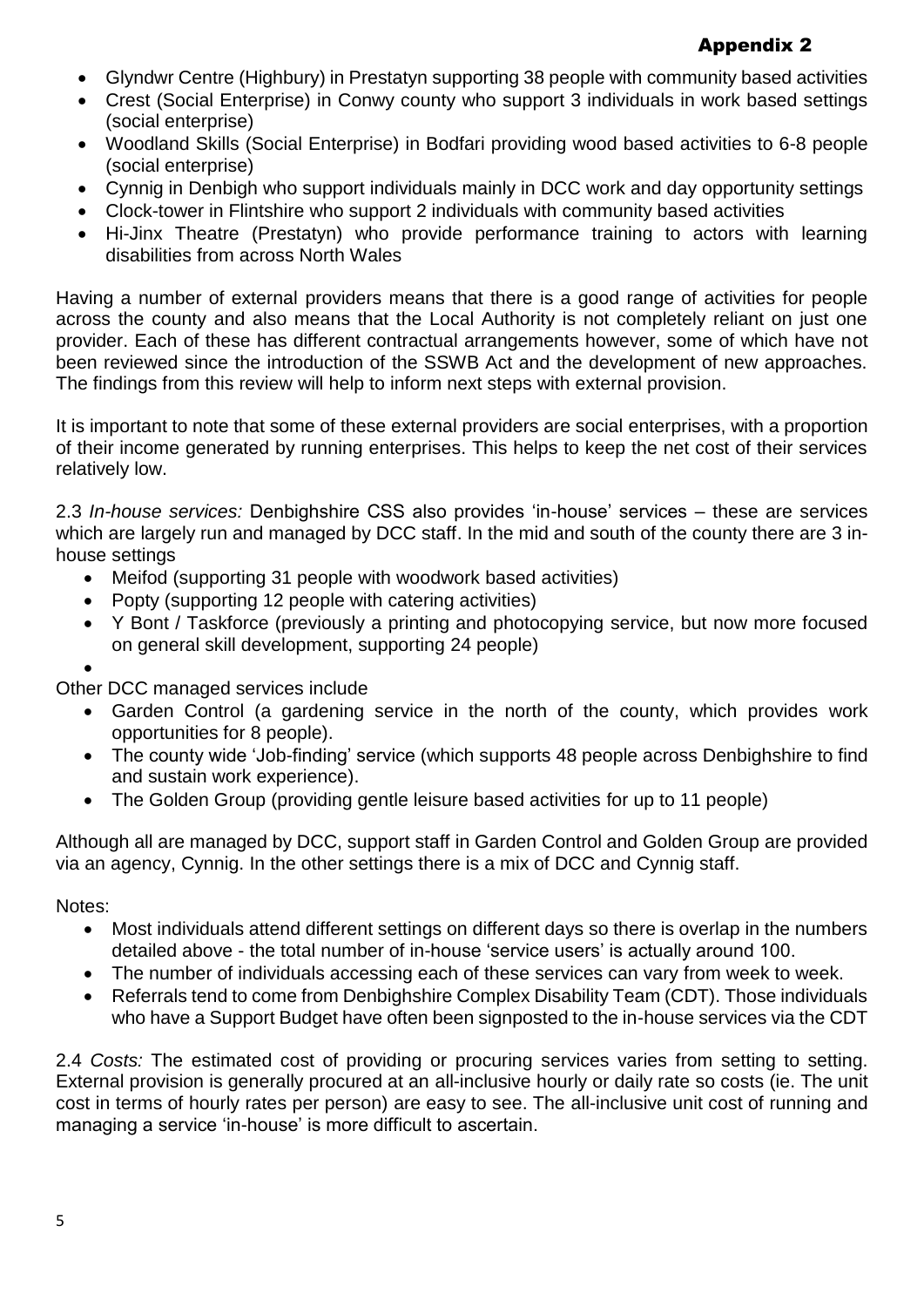A detailed analysis of the annual net budget for each in-house setting has been carried out and compared with the total number of hours of support provided per annum so as to estimate the 'hourly rate' per person.

The table below shows the estimated hourly rate for each setting, along with a comparison to external services.

#### **It is important to note that this is commercially sensitive information and is not to be shared**

#### Unit costs: comparison

| Setting - 19/20 Rates           | <b>Hourly Rate</b><br>(Gross<br><b>Expenditure)</b> | <b>Hourly</b><br><b>Income Rate</b> | <b>Hourly Rate</b><br>(net of<br>income) |
|---------------------------------|-----------------------------------------------------|-------------------------------------|------------------------------------------|
| Co-options (social enterprises) |                                                     |                                     |                                          |
| Co-options (@yourleisure)       |                                                     |                                     |                                          |
| Highbury / glyndwr              | Commercially Sensitive - Redacted                   |                                     |                                          |
| Crest                           |                                                     |                                     |                                          |
| Clock tower                     |                                                     |                                     |                                          |
| Hi-jinx                         |                                                     |                                     |                                          |
| <b>Woodland skills</b>          |                                                     |                                     |                                          |
| Meifod *                        |                                                     |                                     |                                          |
| Popty'r garn *                  |                                                     |                                     |                                          |
| Job finding *                   |                                                     |                                     |                                          |
| Y bont *                        |                                                     |                                     |                                          |
| Garden control *                |                                                     |                                     |                                          |
| Golden Group                    |                                                     |                                     |                                          |

Notes:

\* The unit costs listed for the DCC managed services are *estimated* unit costs, based on the level of spend within each service, and the estimated annual outputs (support sessions per citizen). The costs vary between each setting. There are a number of reasons for this. These include: -

- The level (ratio) of staffing
- The net income from the goods/services that are produced and sold
- The accommodation costs

The variation in unit costs between each of the DCC is explored in more detail in section 3, below.

As well as the costs above, there are additional charges for 1 to 1 support in our in-house settings, these hours are provided by Cynnig.

| <b>Setting</b>        | 1:1 hours per week | Cost per per week                 | Cost per per annum |
|-----------------------|--------------------|-----------------------------------|--------------------|
| Meifod                |                    |                                   |                    |
| Popty                 |                    |                                   |                    |
| Job Finding           |                    | Commercially Sensitive - Redacted |                    |
| Y Bont                |                    |                                   |                    |
| <b>Garden Control</b> |                    |                                   |                    |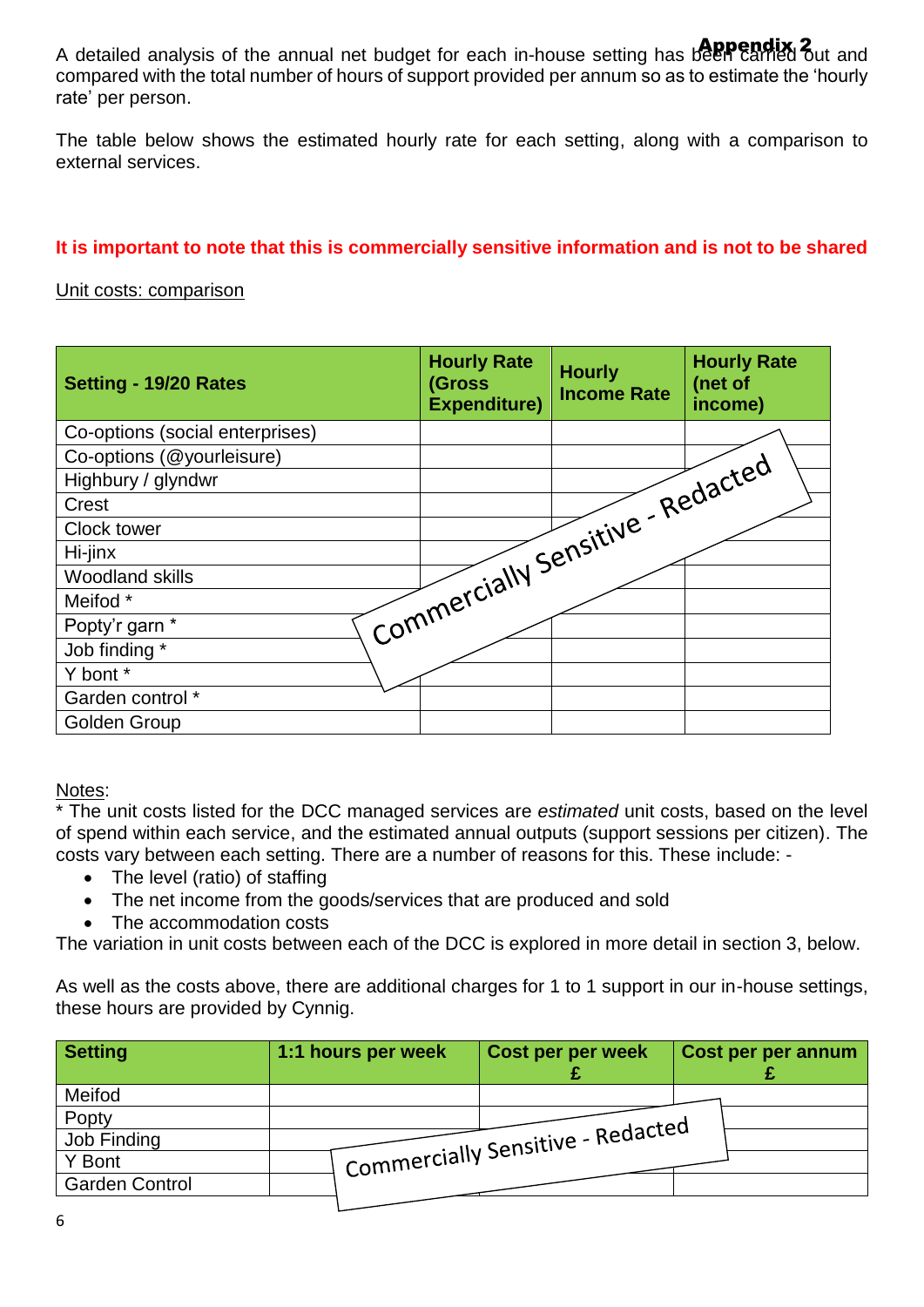| Golden Group |  | <b>Appendix 2</b> |
|--------------|--|-------------------|
| Total        |  |                   |

Individuals attending Garden Control tend to make their own way there. They do not have any 1:1 support, and because the staff member is employed by Cynnig, there are no back office costs

It is important to note that there is currently no 'at cost' fee / charge for individuals attending each of the in-house services (whether via direct referral from the CDT, via placements funded by neighbouring Authorities or procured via a Support Budget) – fees are charged at a flat rate across all settings. This means that in some instances it is costing more to provide the service than is being recouped. It also means that there is not a robust transactional relationship between referrer and provider.

2.5 *Examples of provision in other areas*: Across Wales and the UK there are examples of other work opportunity and day activity services – some are provided in-house and some are external, including social enterprise. There are also micro-businesses and community led activities. Examples include:

- Social Enterprises such as Antur waenfawr, Seren, and Cooptions, who all provide work based activities in business settings, with a proportion of their income coming from business incomes and a proportion from Council contracts (for the work activity services they provide)
- Spin offs (see \* below), such as Double Click (a Flintshire Community Interest Company) and Dale Farm (which is run as a partnership with Wirral Council and the Dale Farm Trust)
- In-house services that have been transferred to external provision, for example HFT, a registered Charity, entered into a partnership with Flintshire in 2017, to deliver and develop what had been their in-house Day and Work opportunities for adults with a learning disability).

\* There are examples of services that have previously been Council run being developed as Social Enterprises, which ultimately stand-alone from the Council as independent enterprises with stated social aims – these are often called 'spin offs'. In 2016/7 Denbighshire CSS and Social Firms Wales explored the feasibility of developing one or more social enterprises from the existing in-house services.

Denbighshire has previously looked at examples of good practice and will continue to learn from other areas. It is difficult to define what makes an example good – but the ones we've seen all tend to include the following features:

- A range of meaningful activities usually linked to a business or training facility
- A focus on learning and on skill development
- A supportive environment where staff know and understand the people who access support
- An ability to adapt to changing demands on the service and/or on the business
- Strong leadership someone who can drive forward change where necessary
- Suitable, accessible accommodation that can meet people's needs in the right location
- Close links to the local community so that people are not isolated
- A good relationship between the commissioners (the people 'buying' the service), the citizens (the people accessing the services), their families, and the Provider (the organisation providing the service) – communication is key

Crucially, the North wales Learning Disabilities Transformation Programme includes a work-stream around community and culture change, which encompasses access to work and day activities. Denbighshire CSS intends to work with the Program team over the coming 18 months to identify areas for development and improvement, linked to the findings from this review.

### **3. Detailed analysis**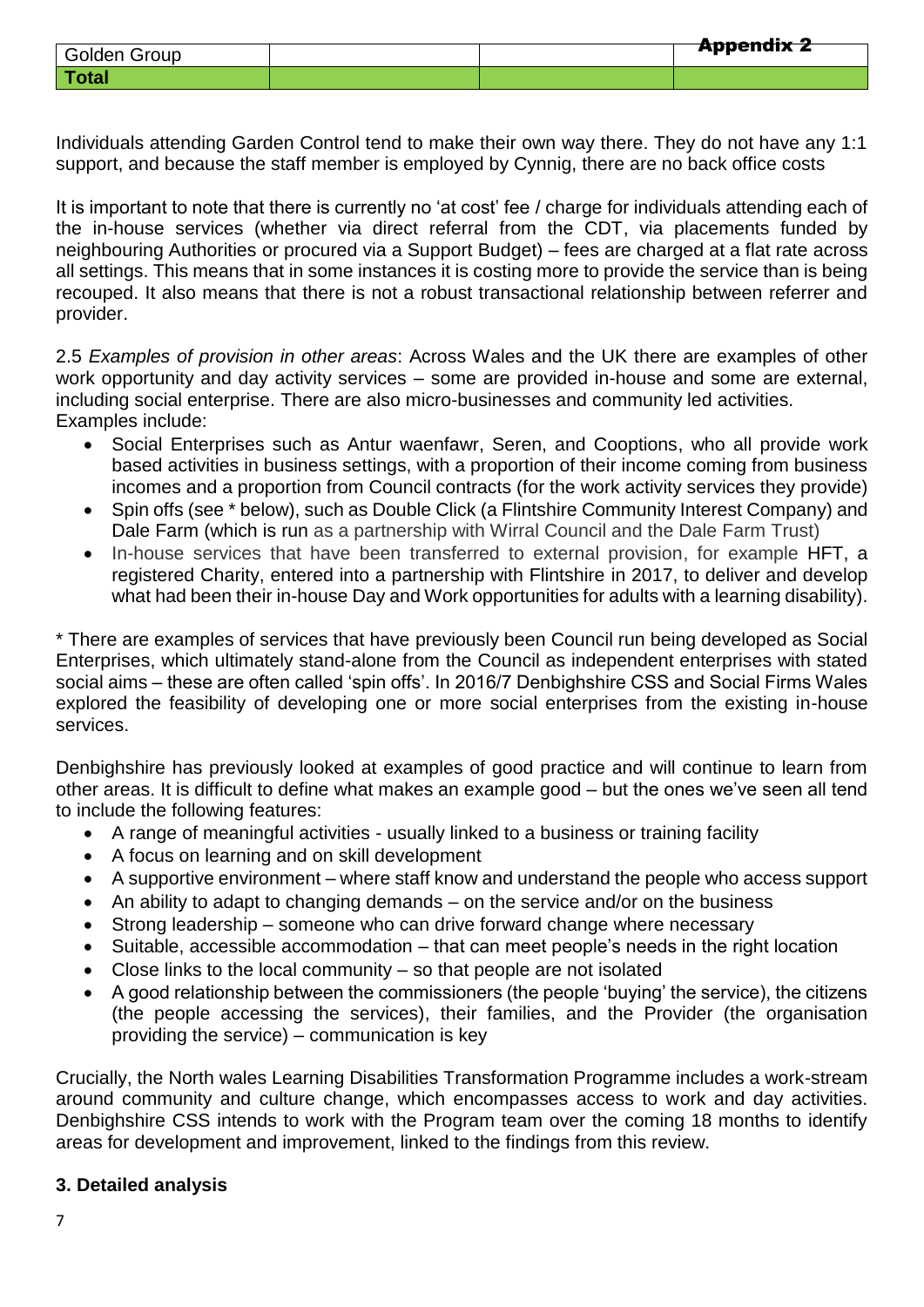# Appendix 2

Below is an overview and a brief analysis of each of the in-house settings. It is important to note that the number of people attending each setting can vary from day to day and month to month. Data has been captured and analysed at different points during 2018/19, so there will be some variations.

**3.1** *MEIFOD*: Meifod is a garden furniture business located on the industrial park in Denbigh, which provides experience in manufacturing and assembly work, mainly to adults with learning disabilities, (although they also support people with acquired brain injury and / or autism). Meifod makes and sells garden furniture and wood products to the public and to businesses across the UK.

Data from 2018/19 for this service shows:

- Meifod supports 28 31 individuals (records vary)
- There is a mixed range of attendees in terms of age, ability and behavioural issues
- Some individuals need minimal support. Some have 2:1 support.
- There is an average of 69 hours pw of additional 1:1 support being provided in Meifod
- more than a third are aged 50+
- more than a third live with family
- On each day the number of people attending the service varies from 7 to 12
- Of the 28 individuals supported, the majority come from the mid  $($ ) and south  $($ ) of the county. There are also individuals who come from neighbouring counties.
- Meifod has a wide customer base for its' wood products from across the UK, and is often under pressure to fulfil orders
- Sales generated a gross income of circa  $\epsilon$  in 2018/19
- Meifod made a net income from the goods that are produced and sold of circa  $\mathbf{\pounds}$  in 2018/19. This amount does not include the cost of rent, which was circa  $\mathbf{\pounds}$  in 2018/19. It doesn't include staffing.

## *What does this tell us?*

- Meifod is supporting fewer people and there are fewer attendances than in previous years, but their needs are more complex
- Meifod has an aging user group
- Meifod is having to meet a wide range of needs in a relatively fast paced, industrial environment - more than half of the individuals who attend have an additional needs, including physical disabilities and challenging behaviours
- Meifod has to balance the needs of a busy business with a wide range of service user needs – there is a risk that this can sometimes compromise the user experience
- Meifod makes a relatively healthy net income (compared to the other in-house settings)

The net unit cost for this service is  $\mathfrak E$  ger person, per hour which is higher than the average hourly rate of the in-house providers, it should be noted that:

- The cost of the accommodation the rent is high for Meifod, because it is an industrial unit
- The number of people being supported is limited because of the setting and the nature of the business

**3.2** *POPTY'R GARN*: Popty is a catering business which provides food preparation and cooking experiences for people with learning disabilities. Food is prepared in a small commercial kitchen located in Canol y Dre, Ruthin, and then sold to the public and local businesses. Popty prepares and sells buffets for events, lunch time sandwiches and snacks, and celebration cakes, mince pies etc. Service users help to prepare and cook the food and are also involved in selling and distributing the produce.

Data from 2018/19 for this service shows: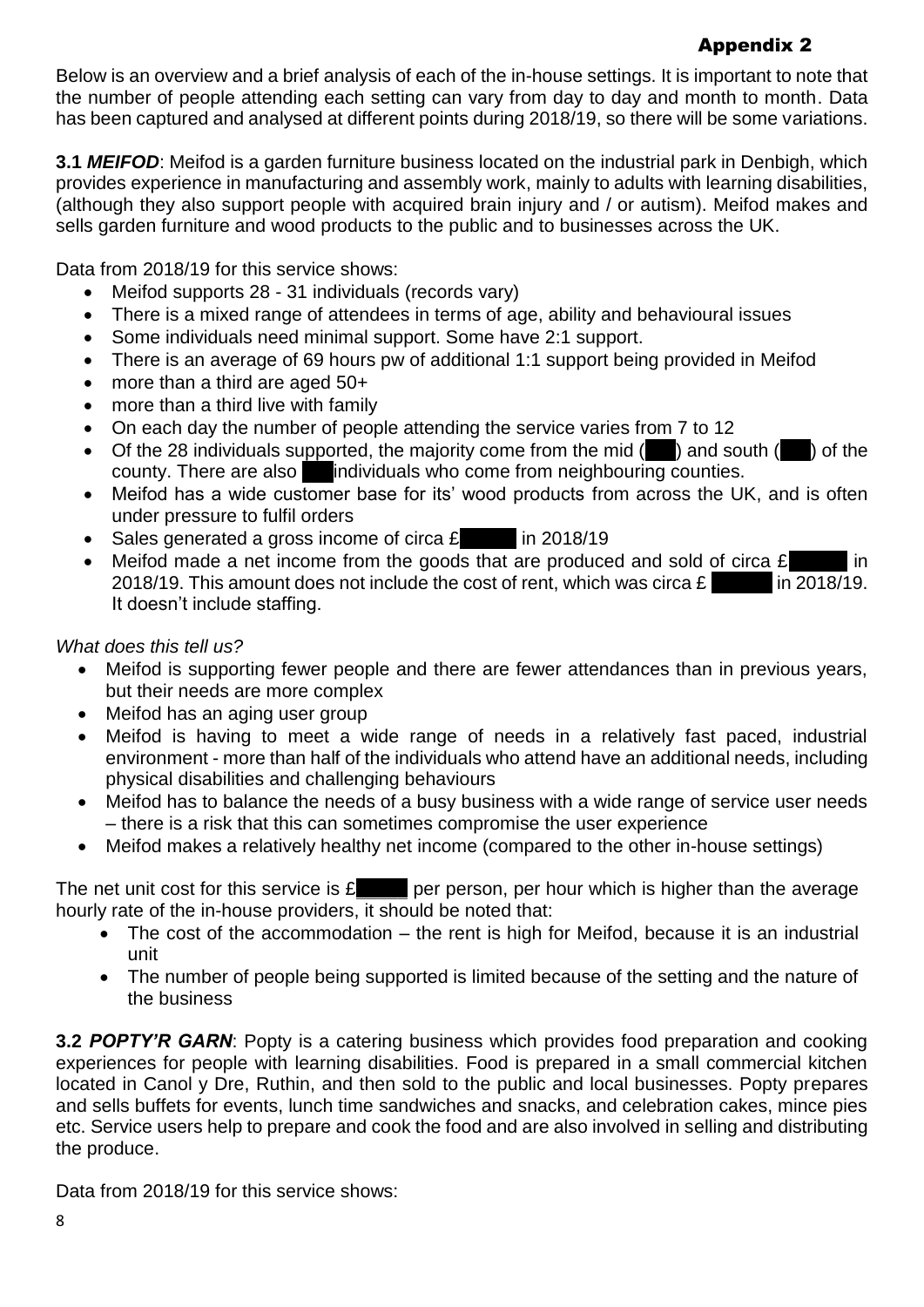Popty supports 12 people in total.

#### Appendix 2

- There are usually 3 4 individuals supported per session. The limited size of the kitchen accommodation and the nature of the work makes it difficult to support more people.
- Of the individuals supported, are aged under  $25$ , are aged  $25 49$  years old, and are aged 50 years or more.
- Half of the individuals have additional mental, physical or emotional needs (eg ASD, epilepsy, diabetes, OCD)
- Of the individuals supported, lives in the north of the county, live mid county (Denbigh), live in the south of the county, and from Conwy  $\frac{1}{2}$  live in the south of the county, and  $\frac{1}{2}$  from Conwy
- Of the Denbighshire based individuals, live alone, live with their family,  $l$  lives in community living and  $l$  is living in college
- Sales income from Popty has reduced year on year for the past 5 years in 2018/19 income
- from sales was circa  $\mathbf{E}$  . In 2013/14 it was  $\mathbf{E}$  . In  $\mathbf{E}$  . In  $\mathbf{E}$  . In  $\mathbf{E}$  . In  $\mathbf{E}$  is than  $\mathbf{E}$  from producing and selling the Popty only generated a small income of less than  $E$ goods (this does not include the cost of accommodation and staffing)

## *What does this tell us?*

- The accommodation and the nature of the business restricts provision only up to 4 individuals can attend Popty. This has an impact on the staff to service user ratios – which means that there is a relatively high staffing ratio, because of the accommodation and the 'business' rather than the needs of the people accessing the service.
- Having to prepare and sell fresh food to deadlines puts pressure on staff and service users, which risks compromising their learning experience
- Most individuals who attend Popty are aged 25 49
- Most individuals come from mid/south of county (not clear why one is travelling from Prestatyn)
- The biggest proportion of individuals (almost half) are living alone does this indicate that they are more independent?
- As a 'business' Popty is struggling sales have reduced by circa 50% in 5 years, and the net income is minimal (circa  $E = pw$ ).

The average net unit cost for this service  $\mathbf{E}$  per person, per hour which is higher than the average unit cost of the in-house services. Reasons for this include:

- The very minimal business income
- The staff: service user ratio is low because the kitchen limits the number of individuals who can attend

**3.3** *Y BONT*: Previously known as Taskforce, Y Bont is now primarily a leisure based service for individuals who might struggle in a work based setting. Although individuals do some work (eg photocopying and packing boxes for Workplace Work-safe), there is less pressure to fulfil orders and meet urgent deadlines than there was when this was a printing and collating service. This has meant that Y Bont is now able to provide a wider range of activities and experiences each afternoon, including quizzes, board games, memory and sensory games, workshops, crafts, and visits from other organisations.

Data from 2018/19 for this service shows:

- Y Bont supports 23 24 people in total (records vary).
- There are usually  $6 11$  individuals supported per session, (including up to individuals with 1:1 support per session), via  $1 - 3$  general support staff (excluding 1:1).
- Of the individuals supported, are aged  $25 49$  years old, and are aged 50 years +
- (\_\_\_\_\_\_\_\_\_\_) of the individuals have additional mental, physical or emotional needs (eg physical or sensory impairment, or challenging behaviours)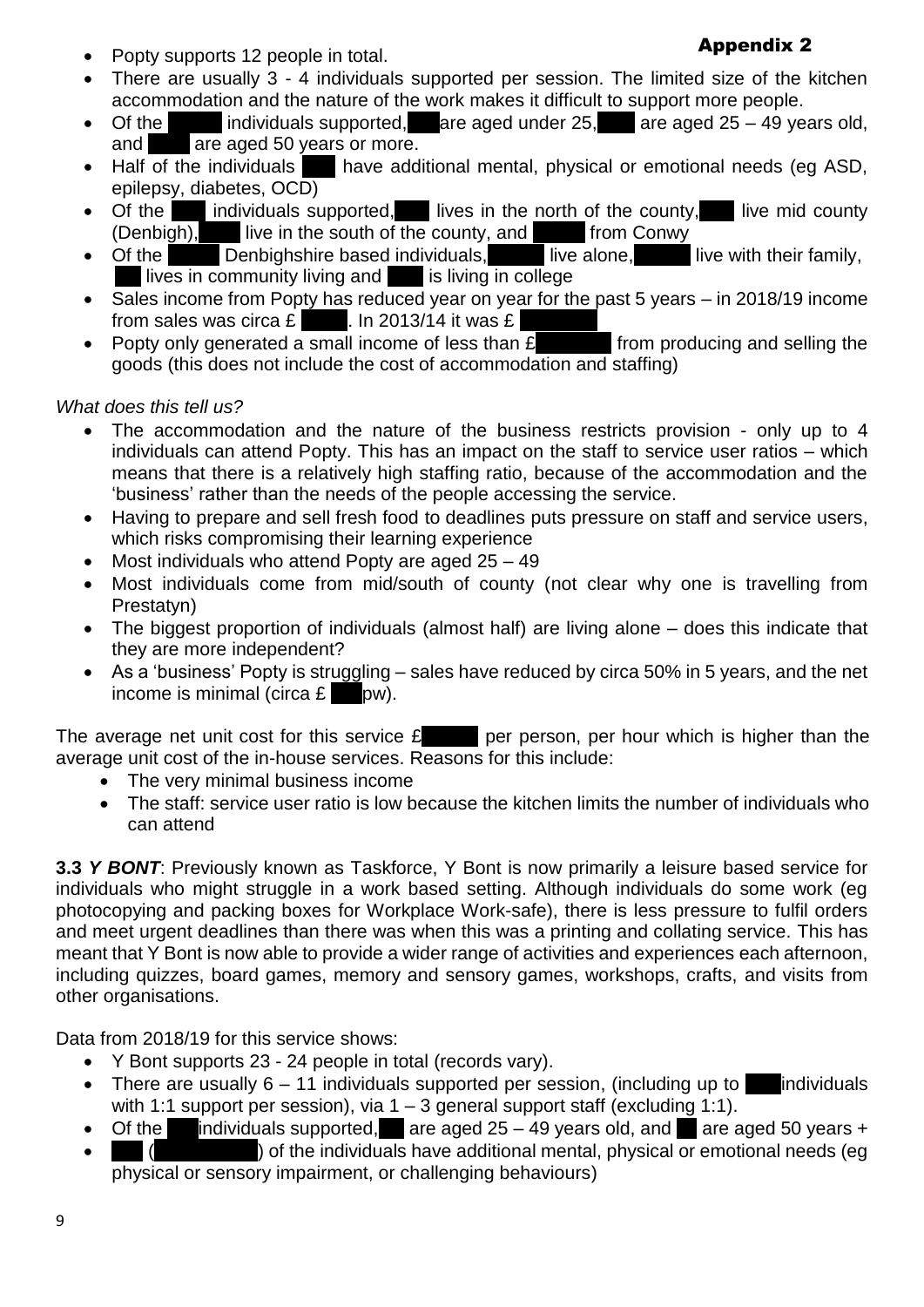- There are no changing facilities which limits access to the service for those individuals who need fulling changing facilities
- Of the individuals supported, live in the south of the county (Ruthin and the surrounding area)
- Of the individuals supported, live in community living, live alone and live with their family, (of the living with their family, the majority are living with older parents)
- Individuals tend to spend the morning shredding or printing and then the afternoon on other activities
- A number of individuals have been helping to pack boxes for a private enterprise (Workplace Work-safe)

### *What does this tell us?*

- Most people attending Y Bont have additional needs and would struggle in a pressurised work based environment – so diversifying has been a positive move in terms of the user experience
- Despite the needs of the individuals, there are lower staffing ratios (eg compared to Popty) this is because there are no business demands, and the setting can accommodate more people per session than Popty
- Y Bont provides regular daily respite to a number of older parents (see feedback from carers in section 5.2)
- Ruthin is a good location, given the home addresses of the service users
- Although there is a small loss from the shredding and printing, feedback indicates that citizens enjoy the activity and it gives them a sense of usefulness / purpose to their day.
- The work with Workplace Work-safe has shown that some of the people in Y Bont have the potential to do some meaningful work. Could / should these individuals be supported to find work placements?

The average net unit cost for this service is  $E$  per person, per hour and is around the average unit cost of all of the in-house services. Reasons for this include:

- There is no business income, but
- There is a relatively low level of staffing

3.4 *GARDEN CONTROL*: This small team provide a gardening service to householders, charities and businesses across Denbighshire. The team is based in the Botanical Gardens in Rhyl, having previously been located in Bodfari. The move from Bodfari has not had a negative impact on their customer base and being based in Rhyl means that all bar one of the individuals can travel to work independently. The team charge £13 per hour for labour – this is for a service from the whole team not per worker. The service is popular and is usually fully booked in terms of customers – they have to allow for down time during inclement weather. Garden Control have to find alternative activities when the weather is too cold or wet to work outdoors. Although regarded as a Denbighshire service, the team is largely autonomous. There is one member of Cynnig staff who works with the individuals and who organises the work schedule, drives them to and from jobs, and helps them to complete their tasks.

Data from 2018/19 shows us:

- There are 8 individuals supported via Garden Control all are male
- There are between individuals supported in each session. There is no 1:1
- They are all supported by 1 staff member, who also coordinates the business
- of the individuals are aged 50 years+
- Most live in the north of the county
- $\bullet$  live in community living, with family and alone
- Garden Control has a good customer base
- Activities are weather dependent
- The hourly rate they charge to customers has not increased for a number of years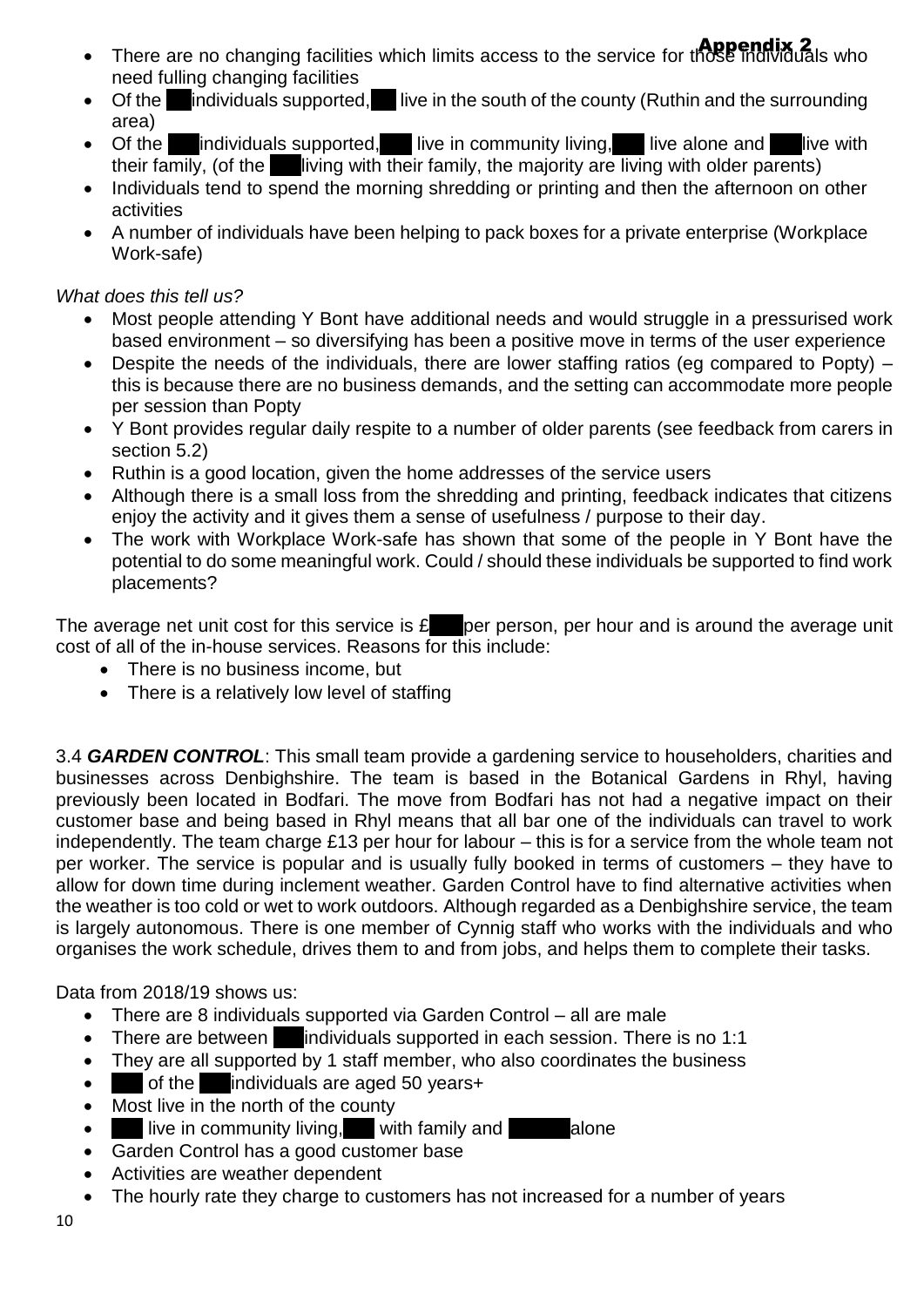*What does this tell us?* 

#### Appendix 2

- The service is largely reliant on one individual staff member, who is employed by Cynnig. Cynnig does provide a replacement staff member for sickness and annual leave.
- $\bullet$  This is very physical work, given that  $\bullet$  of the team are over 50 years old, planning for old age will need to be considered in the future
- The work would not be suitable for many of the individuals now being referred to WODAS this may mean that GC needs to consider diversifying in terms of the needs of the people being supported in the future
- Garden Control may be undercharging for its service it appears to be below market rates
- Although largely autonomous, income making, and popular with citizens and customers, Garden Control needs to consider how best to future proof the service, in terms of its' aging service users and reliance on one staff member.

The average net unit cost for this service  $E$  per person, per hour and is significantly lower than the average unit cost of all of the in-house services. Reasons for this include:

- Garden Control is able to sell its services, with relatively few overheads there are some costs associated with an office base and running a van
- The individuals who access Garden Control need less support than individuals accessing other WODAS.

NB. The hourly rate charged to the garden service customers has not increased for a number of years

**3.5** *JOB-FINDING (JF)*: Based in Ruthin but covering the whole of Denbighshire, the Job-finding service helps people to secure work placements throughout the county. Job-finding staff carry out an initial assessment on all people who are new to the In-house services, to identify which area of the service would be most appropriate, and to consider the potential for a work placement. JF staff arrange 'tasters', with a view to assessing and identifying where and how each individual should be supported.

NB The title of this service is misleading as Job-finding staff provide a triage service to the other inhouse services and tend to support people to secure unpaid work experience via placements, rather than gainful employment.

Within the Job-finding service there are increasing concerns about finding and sustaining work placements, primarily due to challenges in relation to health and safety, and the requirement to pay the national minimum wage to people classed as workers. These factors have had an impact on the number and range of organisations who are willing to provide work based experiences and opportunities to adults with learning disabilities.

Staffing levels within the JF team have reduced in recent years, from 2.5 FTE to 1.5 FTE (from 2018). In addition, until 2014/15 there was an additional team of 3 Job-finders employed by Cynnig and paid for via European funding. The JF team still feel the impact of this in that some of the individuals who were supported to find work experience by those additional staff still need occasional input and support from the team.

Although people in the Job-finding service tend to be the more 'able' there is still a mix of needs and abilities. Some individuals require 1 to1 support, and this is funded as part of their individual care package.

Denbighshire has established a strategic, integrated approach to tackling poverty through employment, via 'Working Denbighshire' (WD). This includes a single point of triage and an employment framework. Although there are some informal links operationally between WD and JF, it is not clear where or how Job-finding fits with the integrated strategic approach and the single point of triage. The JF team are managed and located separate to WD, although both based in Ruthin. It has recently been announced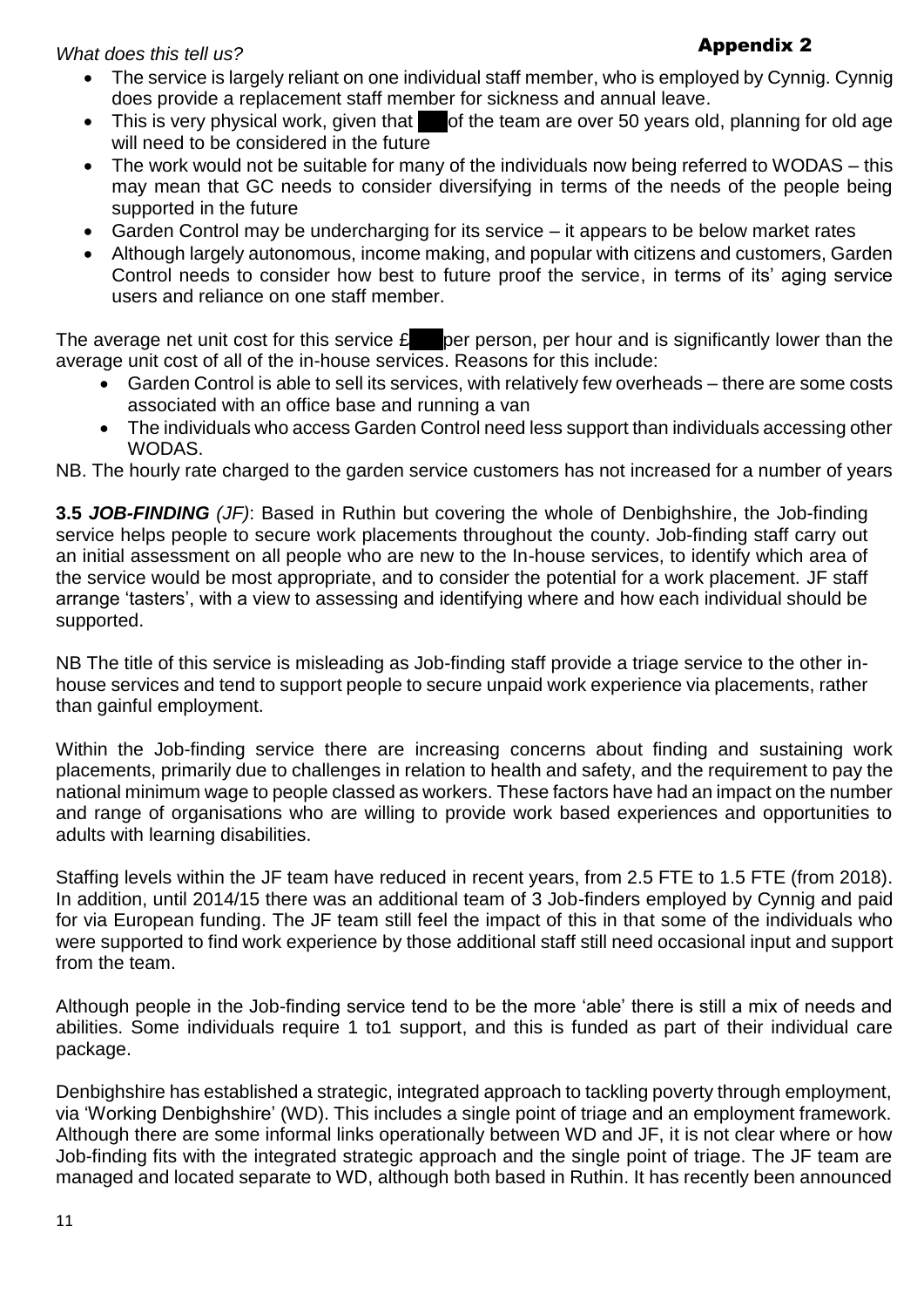that the OPUS project, which is one element of WD is to be wound down, and that **no new referrals** will be accepted from May 2019. The impact of this on JF will need to be considered.

Data from 2018/19 shows us:

- There are 45 48 individuals supported via JF (records vary)
- They are all supported by 1.5 FTE Job-finders
- The Job-finders ongoing caseloads have increased significantly, but this is not due to any increases in referrals, but due to staff leaving and the residual caseload from a previous EU funded project
- New referrals to JF have slowed down in the past 12 months and the number of people supported by JF has reduced
- There are JF work placements across the county, in external and DCC based organisations
- Some people have 1:1 in their work placement and some don't need any ongoing support

*What does this tell us?* 

- Feedback from Social Workers indicates that the reduction in referrals is due to the application of the resource wheel and the support that can be provided via Working Denbighshire and/or other non-statutory job-finding services
- Concerns around the national minimum wage may be a deterrent to organisations considering hosting a work placement.
- Externally funded projects can have an impact on JF when these projects come to an end it can put pressure on JF caseloads
- Despite being a conduit between work placements, other in-house work opportunity and day services and referrers, JF is isolated from WD, and from its main source of referrals, the Complex Disabilities Team

The average net unit cost for this service is  $f$  per person, per hour and is much lower than the average unit cost of all of the in-house services. Reasons for this include:

- The cost of any additional long term 1:1 support that an individual requires is funded separately via the complex disabilities team budget – so this is not included in the average unit cost quoted above, and is difficult to ascertain.
- The level of staffing required is lower than other services. Individuals tend to be provided with an assessment and time limited support from the JF team, focused on assessing their needs, securing a placement and providing initial support, which fades out, so the ongoing staff input is less than in other in-house provision

**3.6** *GOLDEN GROUP*: The golden group was originally set up in 2011, as a gap in provision had been identified for older people no longer able to continue in their work opportunity setting. Initially this service was coordinated by a DCC employed Day Services Coordinator. After that post was deleted, Cynnig took on the responsibility for coordinating the activities and providing the support staff.

Data from 2018/19 shows us:

- There are currently 14 individuals being supported.
- Golden Group activities run on a Tuesday afternoon, Wednesday (all day) and Friday (afternoon) of each week – there are usually  $\Box$ individuals attending on a Tuesday ( whom have 1:1), on a Wednesday  $($  with 1:1) and on a Friday.
- There are 2 Cynnig support staff (and additional 1:1 if an individual needs additional 1:1 support, this is arranged separately).
- Despite being established as an older persons service, the age range of people who access GG (33 years to 81 years) has increased in recent years, with younger people being accepted to the service
- GG members are supported to engage in a range of activities.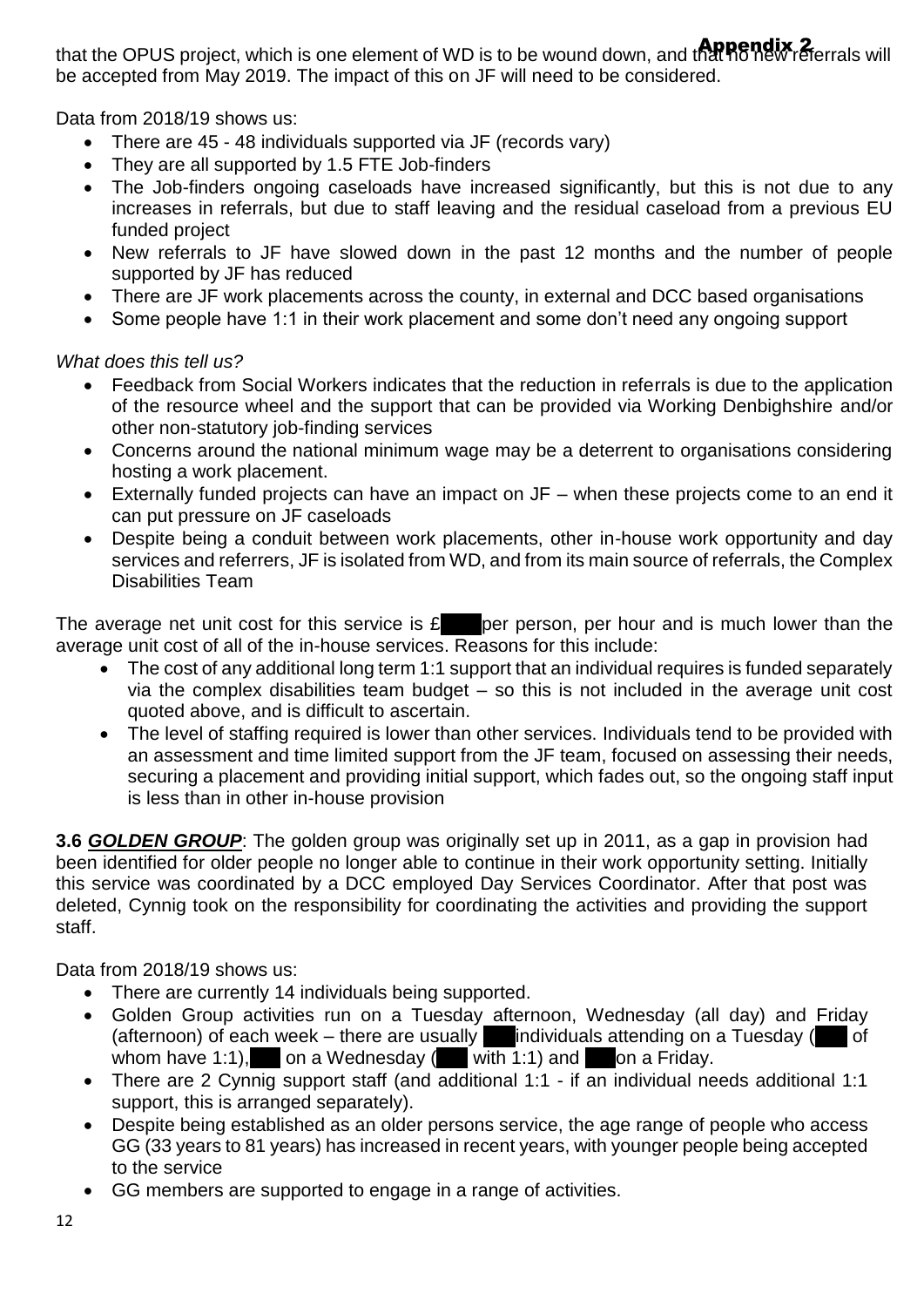NB A recent request has been submitted for one additional Cynnig staff member on a Wednesday.

*What does this tell us? What do we need to consider?* 

- The GG staff to service user ratios vary significantly we need to understand why, and whether there is scope to review who attends on each day
- Although initially set up to meet the needs of those approaching old age, there are now a number of younger people attending (in their 30's, 40's and 50's) – is this changing the nature of the group, given its original purpose?
- Those 'older' individuals who joined the group in 2011 have now aged further, and their health needs are increasing.
- There is no clear remit for the GG and this should be reviewed.
- Given that Y Bont is now more leisure based, and that GG has extended beyond adults aged 60 years or more, is there a need for a distinct group like GG, or could Y Bont and GG be more closely aligned? – their clientele and activities are not totally dissimilar.

**Note** 

- This is primarily a day service there is no income from producing or selling goods or services which can be offset against service running costs
- Staff costs are lower because they are agency staff rather than DCC staff
- There is a relatively high staff to citizen ratio especially on a Tuesday and Friday

The average net unit cost for this service is  $\mathbf{\pounds}$  per person, per hour and is the highest hourly rate of all of the in-house services.

## **4. Summary of demand, and trends in activity**

4.1 *Referral patterns*:

- In response to the Social Services and Well-being Act, Denbighshire has developed an assets based approach to assessing the needs of citizens. This has meant that wherever feasible, adults with learning disabilities are encouraged and supported to access community based (mainstream) activities, rather than being provided with statutory services.
- Interviews with Social Workers have shown that by using the resource wheel there is much less of a reliance on statutory services – they are now more likely to signpost citizens to non-statutory community based activities and projects. This has had an impact across all providers in all service areas – internal and external
- Even where individuals are referred, they don't always end up having a service
- At the same time, demographic change has meant that young people with severe learning disabilities and complex health needs are now more likely to survive into adulthood.
- These factors have had a direct impact on the number of people being referred to WODAS, and on the needs of the individuals being referred – referral numbers have decreased, but the complexity of the needs of those people being referred have increased. For example, in 2018 there were 12 referrals to in-house services. Only 6 of the individuals who were referred went on to receive 'in-house' services – see table below.

| <b>Date</b> | <b>Where - Days</b>   | <b>Days</b> | <b>Information</b> |
|-------------|-----------------------|-------------|--------------------|
| 10/09/2018  | Woodlands -           | ົ           |                    |
| 16/09/2018  | <b>Garden Control</b> | ົ<br>ັ      |                    |
| 25/06/2018  | Y Bont                |             |                    |
| 18/06/2018  | Meifod                | ⌒           |                    |
| 08/05/2018  | Job Finding           | ⌒           |                    |
|             | Woodlands             | ◠<br>J      |                    |
| 08/05/2018  | Meifod                |             |                    |
| 04/05/2018  | Y Bont                | ⌒           |                    |

### Referrals to WODAS during 2018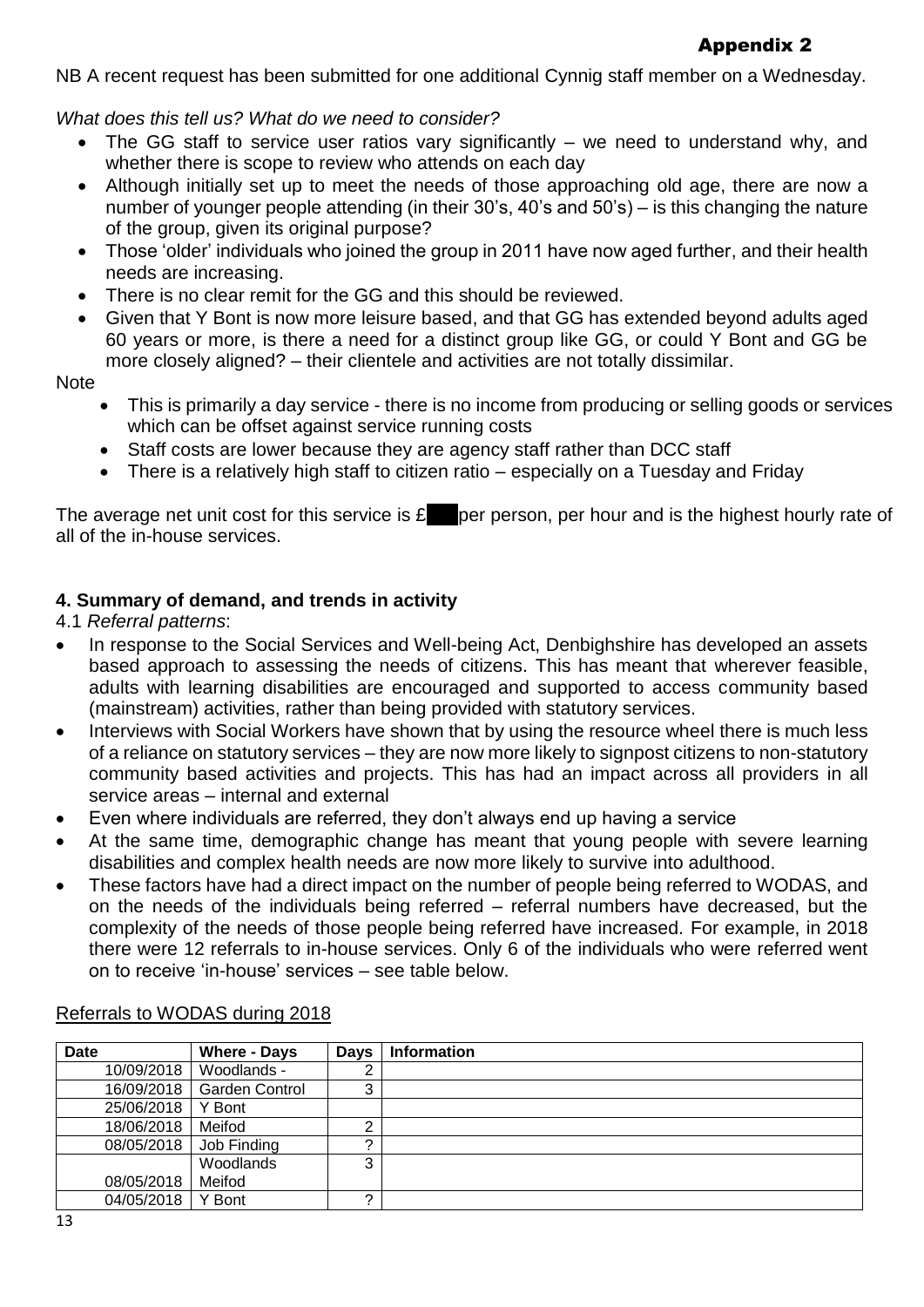|            |             | <b>Appendix 2</b> |
|------------|-------------|-------------------|
| 06/04/2018 | Meifod      |                   |
| 09/04/2018 | Job Finding |                   |
| 12/03/2018 | Meifod      |                   |
| 22/01/2018 | Popty       |                   |
| 21/01/2018 | Job Finding |                   |

4.2 *Trends in activity*: the number of people supported by in-house services, and the number of sessions they attend has changed over time. The table below shows trends in activity from 2009.

#### Number of people accessing each service

| setting                | 2018 (June) | 2012                | 2009                    | Trend since 2009 |
|------------------------|-------------|---------------------|-------------------------|------------------|
| Meifod                 | 28          | 29                  | 29                      | $+^{\circ}$      |
| Popty                  | 12          | 14                  |                         | -5               |
| Y bont (TF) & Outreach | 23          | 33                  | 31                      | -8               |
| Job-finding            | 45          | 44                  | 29                      | $-16$            |
| Garden control         | 8           | Part of Aberwheeler | Part of Aberwheeler     | $+8$             |
| Aberwheeler            | Closed **   | 35                  | 32                      | $-24$            |
| Golden group           | 14          | 44                  | $n/a$ – not established | $-14$            |
| Total *                | 130         | 166                 | 128                     | $+2$             |

This includes duplicates as some attend a number of different settings

When Aberwheeler closed, alternative services were offered – in other DCC settings and in external settings

#### Number of attendances (sessions being provided x people attending each session)

| setting                | 2018      | 2012                | 2009                    | trend  |
|------------------------|-----------|---------------------|-------------------------|--------|
| Meifod                 | 93        | 112                 | 118                     | $-25$  |
| Popty                  | 39        | 41                  | 35                      | $+4$   |
| Y bont (TF) & Outreach | 85        | 116                 | 123                     | -38    |
| Job-finding            | 130       | 179                 | 119                     | $+11$  |
| Garden control         | 32        | Part of Aberwheeler | Part of Aberwheeler     | n/a    |
| Aberwheeler            | Closed ** | 92                  | 111                     | n/a    |
| Golden group           | 25        | unknown             | $n/a$ – not established | n/a    |
| Total *                | 404       | 540                 | 506                     | $-102$ |

*Support Budgets*: As part of the personalisation agenda, people who are eligible for services are offered a support budget (direct payment) with a view to them choosing and arranging their own support. There are 4 individuals accessing WODAS who are managing their own support budget, and additional people who have a Local Authority Managed support budget.

#### 4.3 *What does this tell us?*

Demand is changing:

- Across Denbighshire, more people are using support budgets, & this can result in them not using in-house services
- Less people are being referred to statutory services than in the past and there are fewer attendances than there were in previous years, because of the assets based approach,
- Those who are being referred tend to have more complex needs and/or high levels of need

Activity is changing

- There has been a small overall increase in the number of people being supported since 2009 – this is mainly due to a significant increase in the number of people supported by Job-finding (linked to the EU funded project)
- There has been a significant overall decrease in the number of attendances circa 20%
- The number of people being supported by Popty and Job-finding has increased.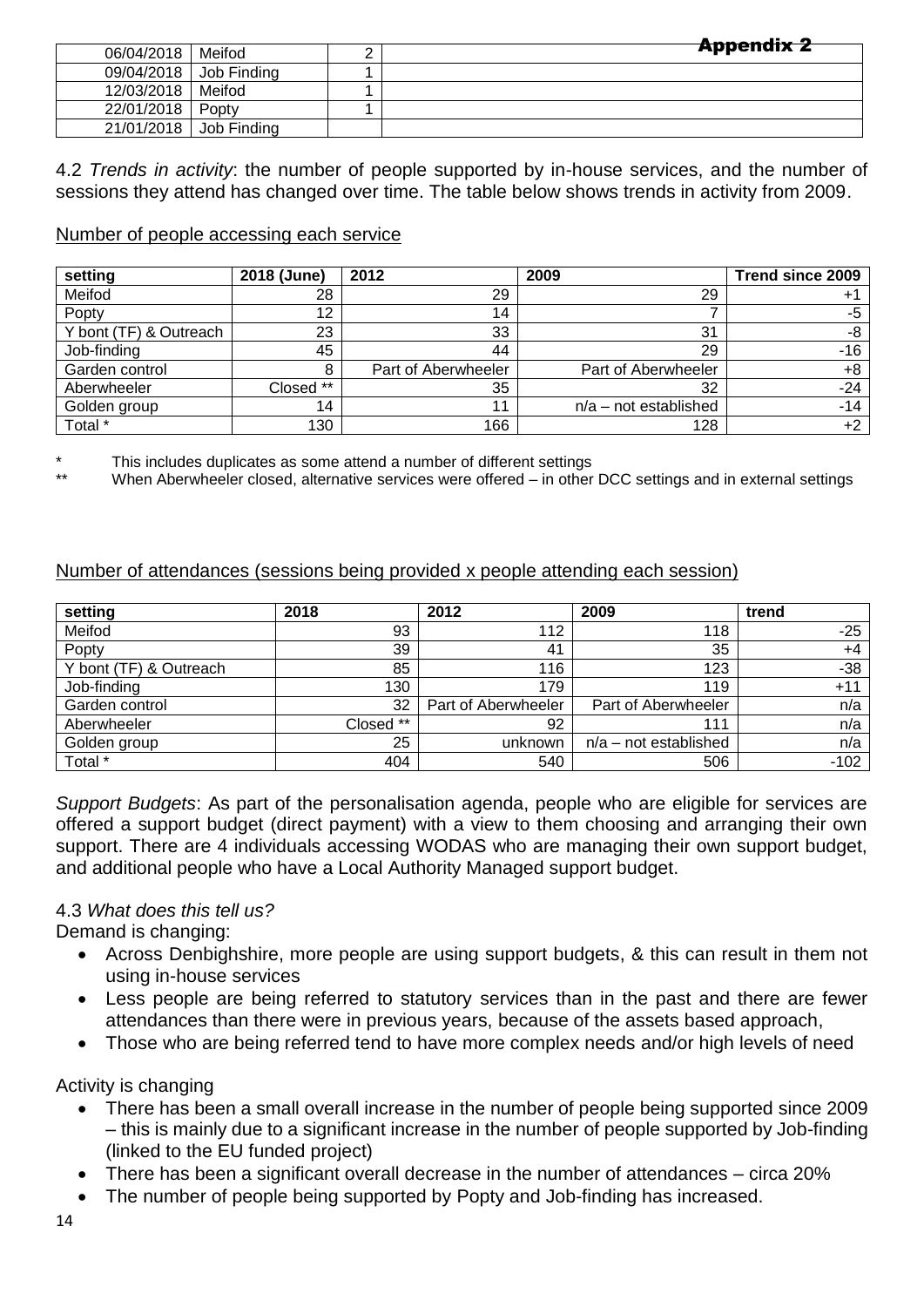• Meifod and Y Bont are supporting fewer attendances – This may be because more people are supported via Golden Group?

## **5. Stakeholder views on the services**

A review of a service needs to be much more than data and budgets… A fundamental aspect of this review has been the views and opinions of the people who use the services, their carers, the staff who work in the services and the staff who refer people to the services. Over 150 people have told us what they think about the services – including what they think is good, and what could be better. Their responses have been analysed and used to inform the conclusions and recommendations. A summary of the feedback has been included below, along with some conclusions. Full transcripts of the responses are included as appendices.

5.1 *Citizen / Service User views***:** 60 interviews were carried out with people who use the service. A copy of their responses can be found in the appendices.

Conclusion: what do the responses tell us?

- The attendance payments are important to most people. Some would like to have paid work
- The staff who work in WODAS know and understand people well, and are well respected
- People feel that some of the buildings are not fit for purpose
- More than half of the people want to stay where they are
- Everybody feels that the services has helped them to do more for themselves
- Working with their peers is very important to more than half of the people
- More than a third don't like working with a large group and some struggle with noise and compatibility
- Overall, people are happy with the service, they like going there, and are reluctant to think about a time when they are too old to attend
- It is not clear from the answers to question 1 on page 2 whether there are enough community based activities for people to access on their days off

5.2 *Carer Views*: Questionnaires were sent out to 90 Carers of people who use the services. There were 50 responses. A copy of the responses has been included in the appendices.

Conclusion: what do the responses tell us?

- Most Carers are happy with the services and feel they are right for the person they care for
- Most Carers don't have concerns about transport and travel
- The services are important for Carer respite and for helping the person they care for to do more for themselves
- Progression is relative to the individual
- The main areas for concern and improvement are in relation to the buildings, the payments, communication, the range of activities and lack of a final product, behaviour management and having more days
- Many carers sill refer to the settings as work and the payments as wages

5.3 *Provider (staff) views*: The views of the DCC staff who work in the services were gathered using a 'what's working, what's not working' (person centred) approach.

Full details of their responses can be found in the appendices document.

Conclusion: what do the responses tell us?

Staff feel that there is a good level of camaraderie, pride and loyalty to the service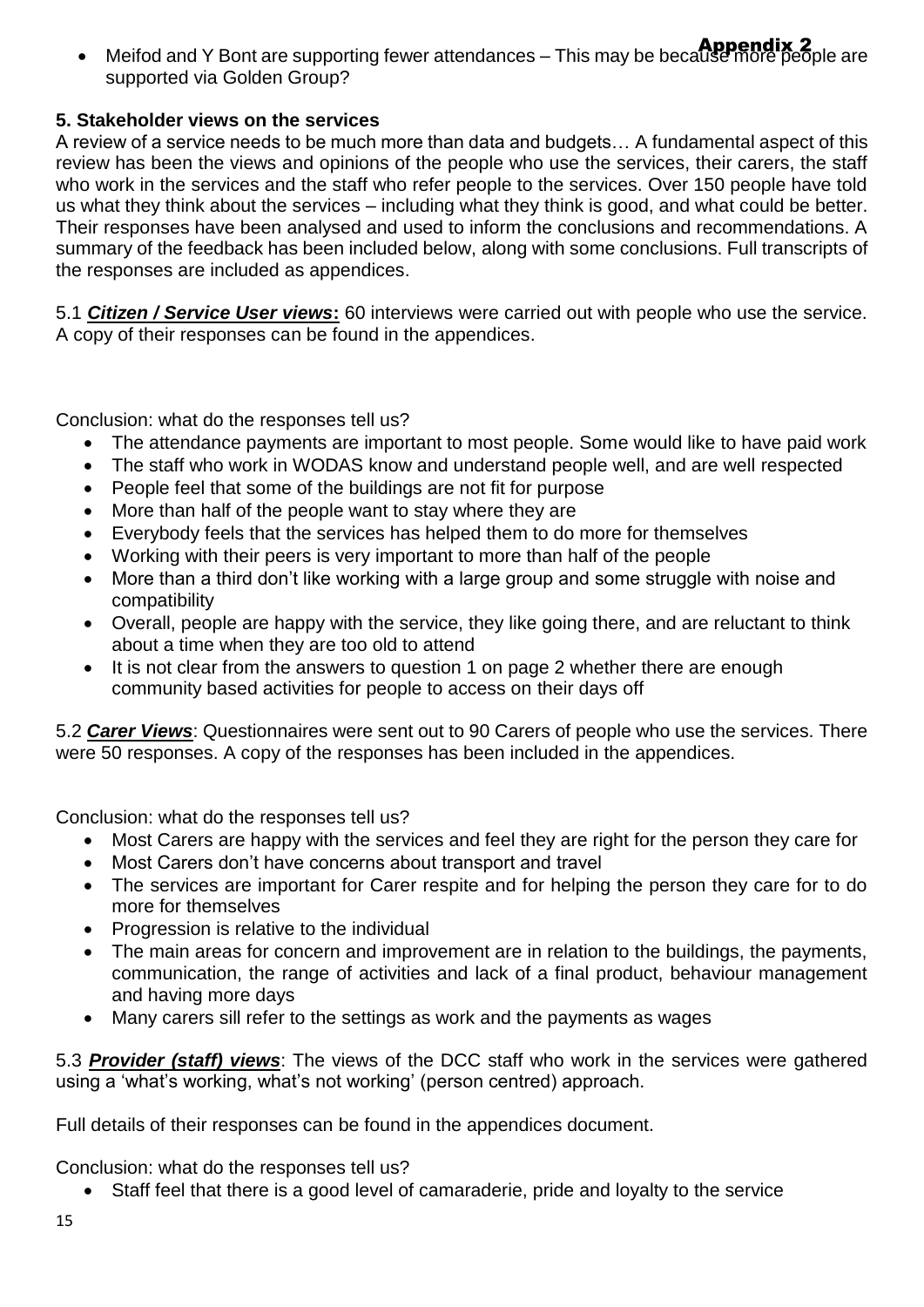# Appendix 2

- Staff feel isolated from other teams and from senior managers
- Staff are concerned about the accommodation and about the future
- The working relationship between staff as providers and the referrers in the CDT is strained and there is a lack of effective communication between the two teams and poor understanding of mutual roles
- Some staff do not have confidence in the assets based approach and in the person centred reviews. There was some criticism of the 'what matters' conversations.

5.4 *Referrer views*: The views of the staff who assess the social care needs of adults with learning disabilities, and in some cases subsequently refer people to WODAS services, were gathered using a 'what's working, what's not working' (person centred) approach.

Full details of their responses can be found in the appendices document.

Conclusion: what do the responses tell us?

- CDT staff recognise that WODAS staff have a good relationship with citizens and their families, and that they know them well
- CDT staff are concerned about the approach, processes and structures, relationships, meeting needs and achieving outcomes, transport and communication
- Fundamentally, the 2 teams have very different approaches, with CDT staff seeing the WODAS approach as off pace at times, particularly in relation to recent legislation and local responses to that legislation, and WODAS staff raising concerns about the application of the assets based approach

### 5.5 *Commissioner views*:

The provision and management of in-house WODAS poses a number of concerns from a commissioning perspective. These include

- The lack of any contractual or transactional relationship setting out what is expected from the service in terms of outputs and outcomes, and the unit cost of the service
- The poor relationship between referrer and provider
- There is little in the way of recording and demonstrating individual achievement of outcomes and/or progression
- The impact of running some of the settings as 'businesses' on the user experience, and ultimately on the achievement/non-achievement of their personal objectives and outcomes

### **6. Conclusions and recommendations**

### 6.1 *What are we pleased about?*

- The feedback from the citizen and carer questionnaires has been overwhelmingly positive
- Individuals like going to DCC WODAS they value the friendships and the routine and they enjoy the tasks they are assigned
- Their families really value the respite and it enables them to continue caring, especially as many Carers are elderly parents – they feel confident that the individual is well supported and that WODAS is right for them
- As well as activities, individuals receive support with their emotions and with managing relationships – staff know and understand them, often having supported with them for many years
- Most people don't mind travelling independently to DCC WODAS the move towards independent travel has been approached positively
- DCC WODAS have a good reputation with the public. The staff working in the services are well regarded, with citizens, families, Elected Members and customers
- Staff support a range of needs and behaviours they are faced with challenges on a daily basis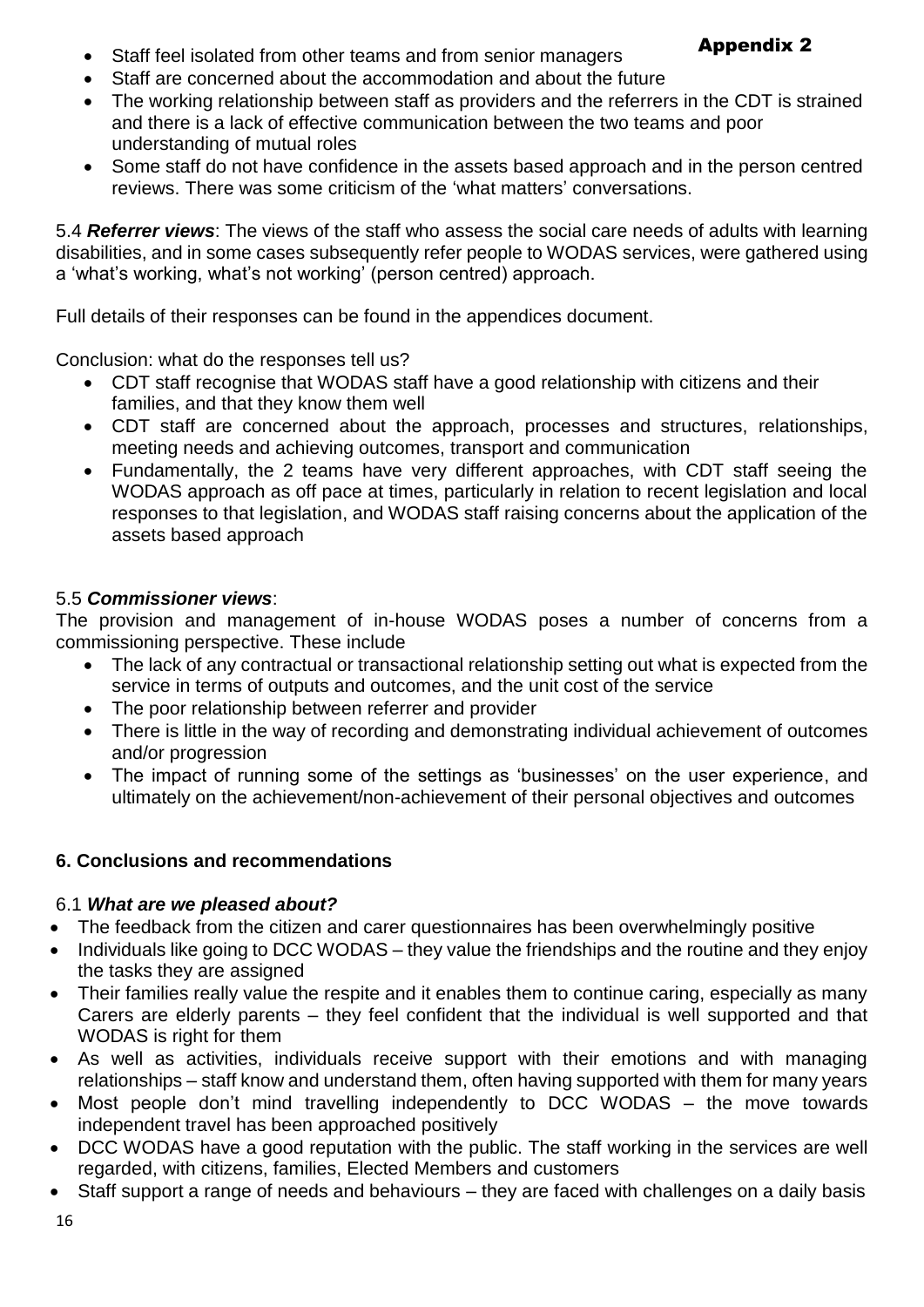- There have been examples of good JF work experience placements with a range of organisations (internal and external)
- When Aberwheeler closed, many of the service users were able to transfer to other WODAS services
- Attending a number of different settings during the week means that most individuals have a varied range of experiences and get to meet with their friends and peers
- Staff recognise and respond to compatibility /incompatibility between service users

## 6.2 *What are we concerned about?*

- Demand is changing more people are using non statutory support, and the individuals being referred to DCC WODAS have more complex needs. WODAS need to adapt more quickly to changing demand
- There is no clear transactional relationship between provider (In-house provider unit) and purchaser (CDT).
- The relationship between referrers (CDT) and providers needs to be more effective there is a clear strain between the 2 teams & a lack of understanding of professional roles and approaches
- DCC WODAS is physically and perceived by some as culturally separated and isolated from other DCC settings – in terms of the location of building and current approaches
- The estimated unit costs vary significantly from setting to setting and between in-house and contracted out services, and this is not always related to the level of complexity of citizen need
- Unit costs vary from setting to setting but fees for individuals and organisations buying a service directly are based on a flat rate. The cost of providing DCC WODAS is sometimes less than the price charged (eg to other counties and SB recipients), which means that Denbighshire is not recouping its costs. The unit cost methodology used in this review should be applied each year for each setting and the fees charged to other LA's and to individuals purchasing a service using their Support Budget should be based on the actual cost of providing a service in the relevant setting.
- Trying to run as a business may have a negative impact on the SU experience, especially in Meifod and Popty. Should service users be put under pressure to increase productivity?
- Acknowledging and recording progression or achievement by individuals is limited and ad hoc
- There is no 'reward' for achievement (e.g. promotion to new, more complex tasks)
- People regard work /day opps as 'businesses' or 'services' there is little reference to training
- The accommodation at CYD is not fit for purpose, and is a barrier to access.
- There is a lack of public information about DCC WODAS and no examples showing activities and achievement for people considering accessing the services
- DCC WODAS have remained largely the same (with a few exceptions) in terms of their setting, their activities, the staff and the business activity – could/should they be more dynamic?
- People want wages and real jobs, but these appear to be the exception not the norm (external attitudes?)
- Some people still see DCC WODAS as work and their attendance payment as a wage
- Not everyone can access DCC WODAS e.g. those who need changing facilities. Given the changes in demand, this means that the services might struggle to meet the needs of the very people who are more likely to need their support in the future
- Some WODAS staff appear to be isolated from (and critical of) current approaches and practices, including the 'what matters' conversations, person centred planning, and assets based approaches – seeing these as a potential threat to statutory services by way of reduced referrals
- Areas for concern raised by the CDT included communication, approach, processes and structures, transport, meeting needs and achieving outcomes – as the main source of referral to the service, these concerns need to be taken on board
- In some areas the service is totally reliant on one or two key members of staff, and/or one agency to provide the staff – this could leave the service vulnerable in the event of staff sickness, maternity leave or retirement. There needs to be more focus on succession and contingency planning.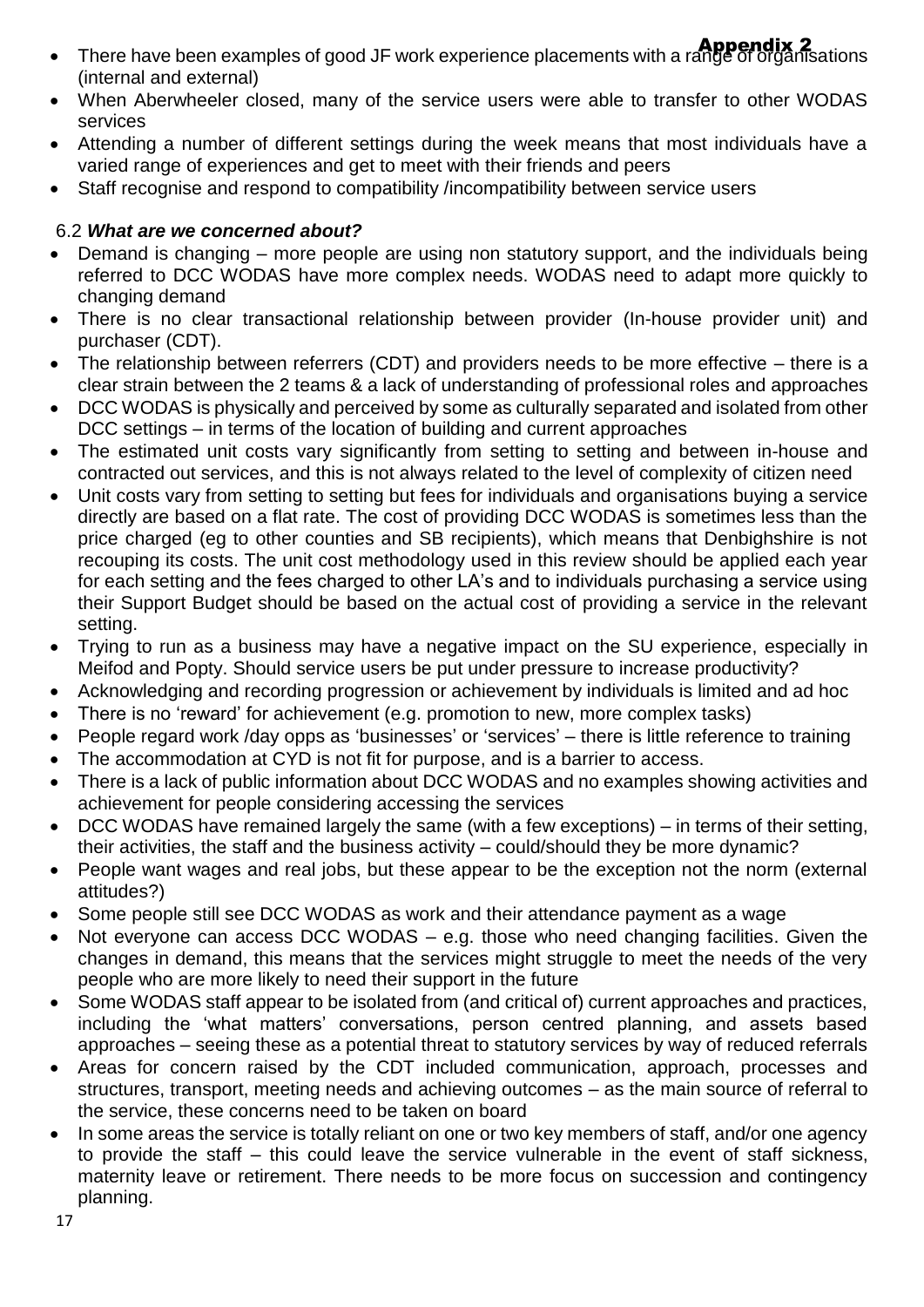- It is estimated that 1:1 support in WODAS is costing CSS circa £100,000 per annum.
- Agency support is mainly provided by one agency, Cynnig. The contract with Cynnig expired some time ago, therefore the current arrangements are based on the same terms and conditions of the original tender and contract.

## 6.3 *How can we move forward?*

- Accommodation needs to be accessible, warm and fit for purpose. Consider co-location of JF, with either their referrers (Complex Disabilities Team) or their counterparts (Working Denbighshire).
- Approach need to focus on an assets based approach and progression, with reviews to focus on the next steps
- Activities need to reduce business pressures and focus on activities that promote skill development and opportunities to learn and to contribute to local communities
- Adapt to changing legislation, demands, demography and expectations
- Attitudes need to work with Working Denbighshire & others on changing employer attitudes, and championing good practice amongst employers
- Relationships need to improve the working relationship between the referrers and the providers – especially at referral and review stage
- Achievement need to track, acknowledge and reward achievement and make sure it has an impact
- Costs need to understand the variation in unit costs and need to have a clear and up to date understanding of unit costs for each setting. Having an agreed costing methodology means annual spend and outputs can be analysed to provide a unit cost each year for each setting
- Identity need to have an agreed clear identity around learning and progression and move away from the 'business' model and the potential links with wages
- Purpose each setting needs to have an agreed and clear purpose. This needs to be made clear to staff working there, individuals attending (or considering attending), staff referring, and to families
- Links need closer links with teams, with the council and with community based services and projects, so that individuals are less isolated from their communities
- Referrals and reviews the outcome focused referral and review pro-forma should be used so as to identify, agree and monitor the achievement of outcomes
- Range of activity the type of activity required and the level of support needed varies considerably. Although there is evidence of a range of service options to meet the different needs, this is not always clear and explicit. Each setting needs to have a clear statement of purpose, setting out what can be provided and to whom

# 6.4 *Options moving forward:*

# 6.4.1 *Context and assumptions:*

*Context*: The options outlined below are set within the following context:

- Within the context of an assets based approach, it is crucial that citizens are encouraged and supported to make best use of their personal, social and community resources wherever possible. This approach has undoubtedly had an impact on demand for statutory and paid support, including WODAS, with the number of referrals reducing each year.
- There will always be some adults with learning disabilities who need some sort of paid support during the daytime, particularly those with more complex needs.
- Having a wide range of WODAS provides meaningful activity, social interaction and learning experiences for those individuals, and also reduces the need for paid and unpaid 1:1 care and support at home. This means that citizens are more able to share the support (in most cases) which ultimately reduces the cost to CSS.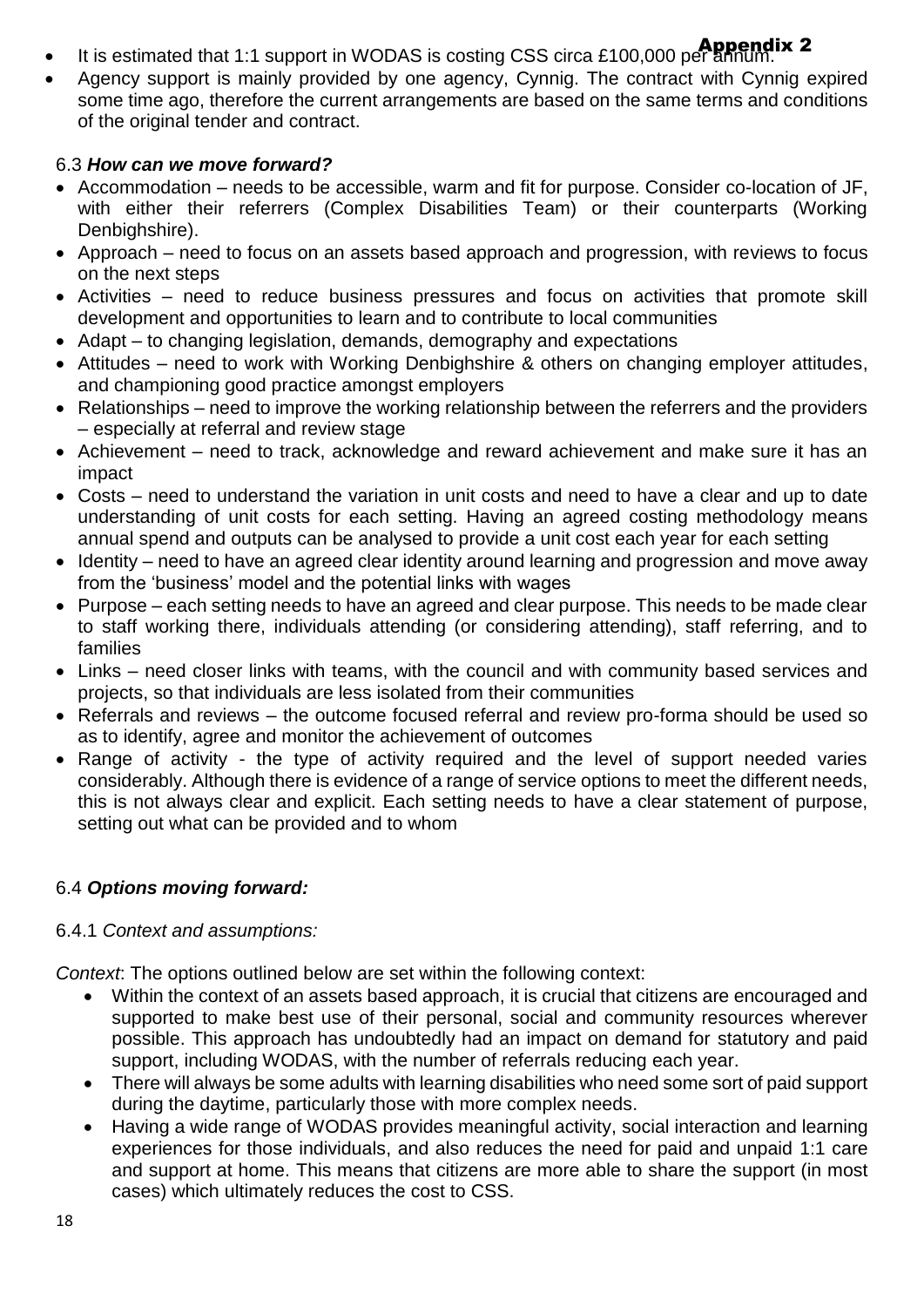- This review has been carried out at a time when corporately, Denbighshire is considering alternative delivery models (ADMs), and externalisation for some of its existing services.
- The LD transformation program includes a focus on work opportunities within the communities and culture change work-stream. The program provides an opportunity to learn from other examples across the region and to receive support with the transformation of services going forward

*Assumptions:* The options proposed below are based on the following assumptions:

- The application of the resource wheel will mean that some citizens who would previously have been supported via WODAS are now encouraged to access non-statutory community based activities
- Demand for WODAS will change to reflect changes in demography, i.e. children with more complex needs are surviving into adulthood and adults with learning disabilities are living longer
- WODAS exist to provide meaningful activity, to teach new skills, to identify and secure opportunities for work and to provide respite for carers
- WODAS reduces demand for daytime support in community living. If WODAS cease to operate the citizens who live in community living and who attend WODAS would need to be re-assessed. The knock on effect could be an increased demand in the number of hours of support provided across community living and lead to s significant increase in costs for CSS.
- WODAS also provide respite for family carers. If WODAS cease, there is a risk that some family carers would be unable to sustain their caring role
- The gap between the cost of providing services in-house and commissioning services externally is narrowing due to increased costs for external providers, linked to above inflation rises in NMW and the introduction of auto enrolment.
- Many providers are hesitant about taking on Council run services, because of the TUPE and building liabilities they would be responsible for.

*6.4.2 Meifod***:** The Meifod accommodation is in a poor state of repair and costly to maintain. DCC has a 10 year lease with the landlord, which runs to 2025. Potential to develop Meifod as a social enterprise was explored as an option in 2015 by Social Firms Wales. At that time the Council did not consider Meifod as ready for such a development. This work could be revisited, informed by the experiences of other recent social care spin-offs (including Flintshire).

#### **Due to the nature of both the physical and business environment in which they have to operate it is recommended that Meifod become a Social Enterprise. This will enable them to access alternative funding streams which will, in turn, enable them to expand the services offered.**

*6.4.3 Popty:* Popty has a high unit cost and is more expensive than similar external provision. There is little income from the catering enterprise, and running as a business appears to be having a negative impact on learning for service users there, and on the number of individuals who can access the service at any one time. The building is unsuitable. It is recommended that Popty ceases trading as a catering enterprise and moves from CYD. There are a number of potential options that need to be considered for Popty. These are summarised below:

- Move to another building (with a large domestic style kitchen rather than a catering kitchen) and develop Popty as a learning academy, with the aim of supporting people to develop independent living skills, including cookin g, and healthy eating. This could be co-located with Y Bont and Golden Group so as to share staffing and to offer a range of activities on site. See pages 20 -21 of the appendix below (Popty staff feedback and suggestions)
- Move towards a peripatetic training model, whereby there is no Popty accommodation, but citizens have time limited training placements or internships, possibly within DCC settings,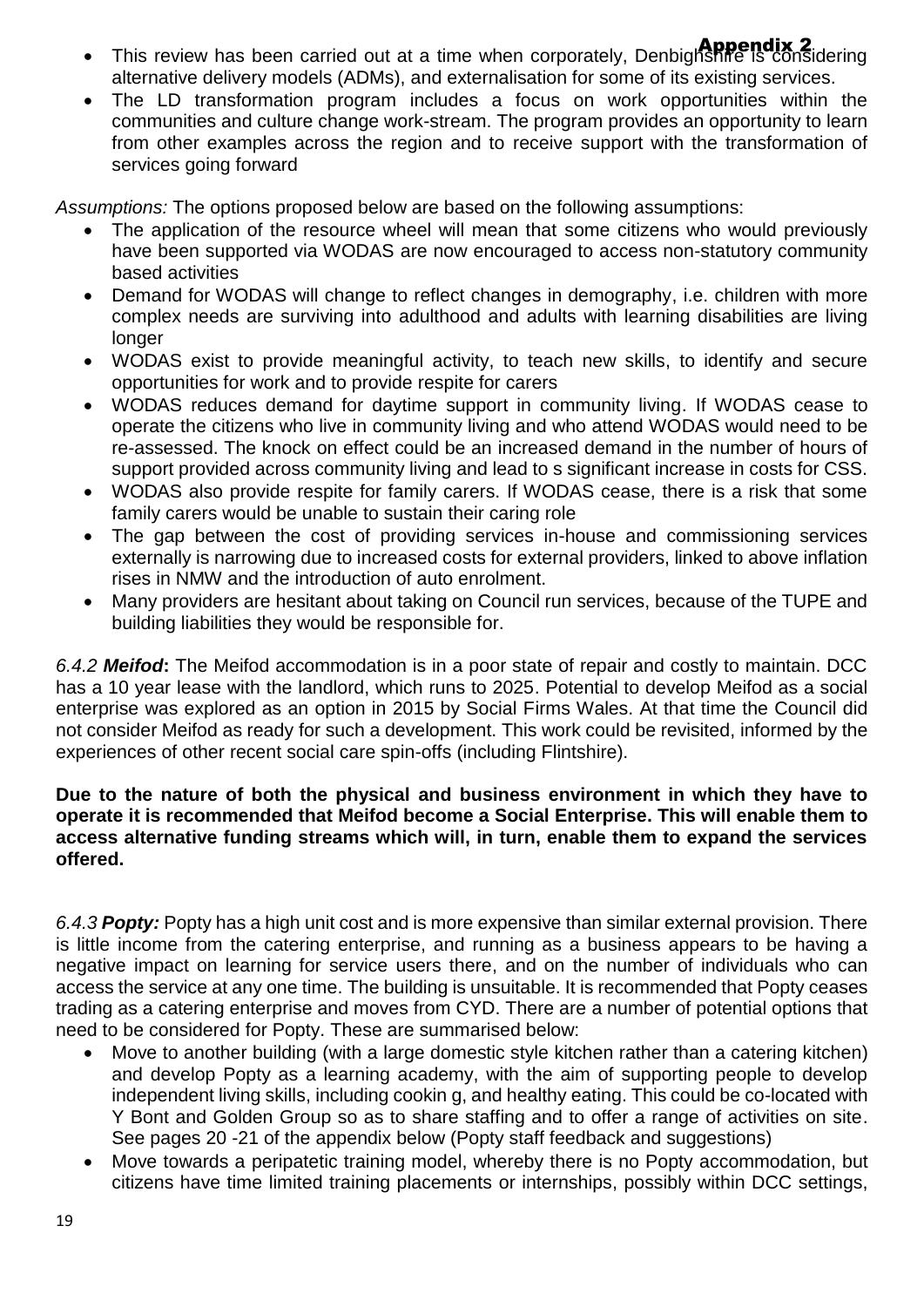and linked to the ADM proposal for DCC Leisure Services, (this coul**d be fricitided** in any service level agreements or other contractual arrangements with the ADMs). It may be possible that the sandwich delivery element of Popty could continue under any such arrangement. This option could also be linked to a Project Search model, which is a model for supported internships for people with a learning disability, (as in Flintshire), or to the JF team, with links to the local FE College, and a focus on throughput to employment

• Close Popty and re-assess the needs of Popty service users, with a view to offering them alternative placements in other settings and/or support via Job-finding. This could include looking to accommodate individuals in Y Bont.

**It is recommended that a combination of the first two options recorded above be pursued as follows. Popty to relocate to a vacant unit incorporated with DCC Leisure services. Working in conjunction with DCC Leisure Services, be developed into a work experience placement service. To explore the viability of retaining the sandwich provision service within Leisure Services.** 

6.4.4 *Y Bont***:** Y Bont has altered its focus in recent years to respond to changing demands, but is struggling to meet the needs of those who need changing facilities.

Finding an external provider able to secure suitable accommodation and who is willing to take on the service (including the liabilities) at a lower rate than this, in the south of the county could be challenging. Testing the market, in terms of provider engagement, would give an indication of external provider interest, (and possibly Golden Group – see below)

The accommodation at Y Bont is not fit for purpose and is unable to meet demand. In the short term Y Bont needs to move, regardless of the longer term future. As a minimum this needs to be like for like. Y Bont needs to move, but should be located in the Ruthin area. Crucially any new accommodation must include full changing facilities.

6.4.5 *Golden Group:* Given that the remit of the Golden Group seems to have changed so as to include younger adults. Consideration should be given to merging Y Bont with Golden Group. This would enable staff to be used more efficiently and effectively and support a smoother transition as people age.

**Therefore, it is recommended that the services Y Bont and Golden Group be combined and co-located. Given the physical needs of some of those accessing these services as outlined above, accommodation needs to be accessible and have the potential to adapt to changing needs. It may be that space can be made available in County Hall, Ruthin which would be suitable to safely and adequately accommodate this larger group, and so this option should be pursued.** 

6.4.6 *Garden Control*: Garden Control provides meaningful work experience, and a valuable service within the community at a relatively low cost to CSS, but its suitability is limited in that the individuals need to be relatively fit and capable. GC needs to review its gardening fees, and to undertake a future proofing exercise so as to address its demographic issues (see 3.4 above) and its reliance on one member of staff.

**There are clear similarities between the restrictions to development being experienced by Garden Control and Meifod. Indications are that a business model could be developed which would allow access to funding streams which would enable this business to grow as both a business and a service. As with Meifod, it is recommended that Garden Control becomes a social enterprise.**